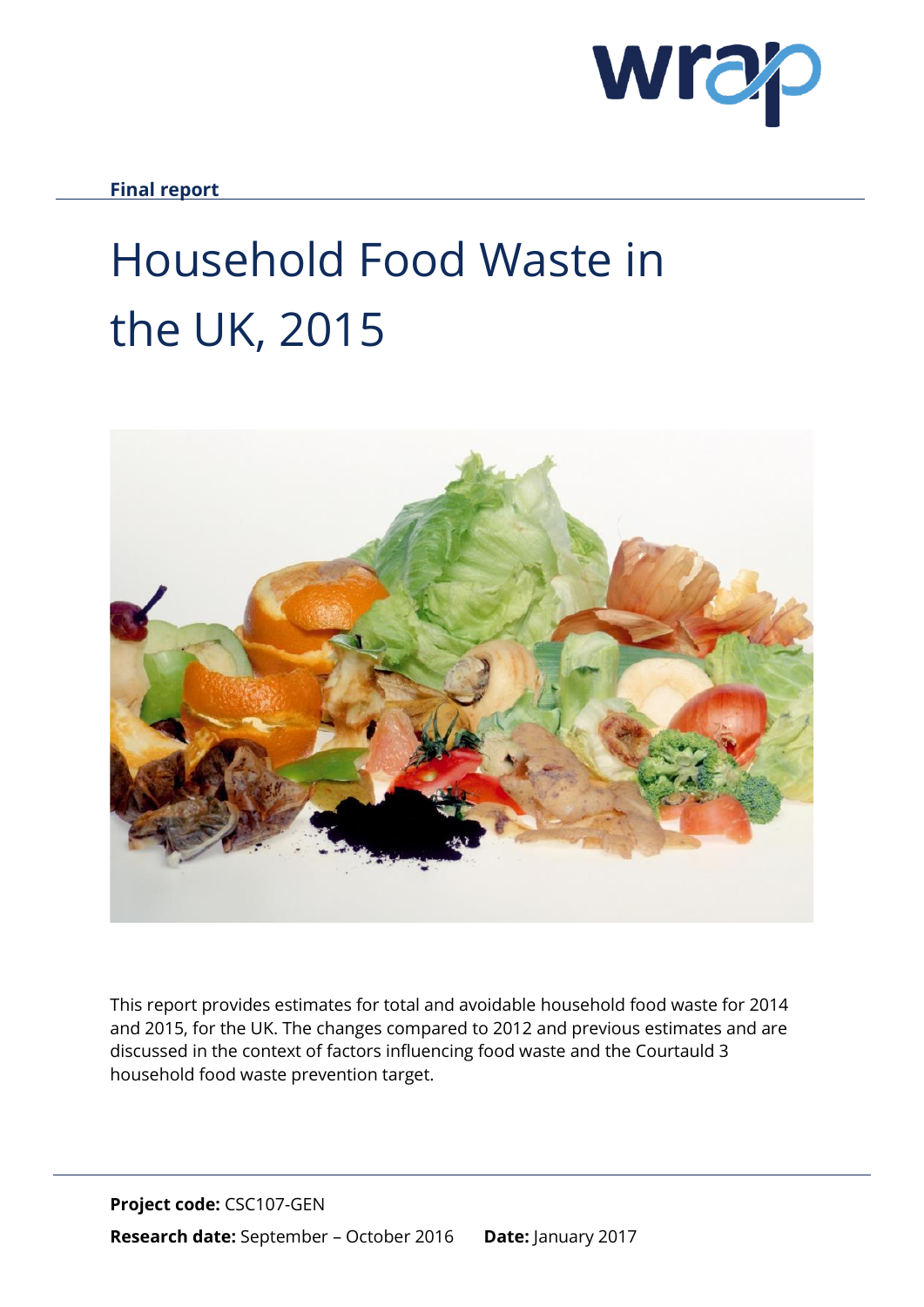WRAP's vision is a world in which resources are used sustainably.

Our mission is to accelerate the move to a sustainable resource-efficient economy through re-inventing how we design, produce and sell products; re-thinking how we use and consume products; and re-defining what is possible through reuse and recycling.

Find out more at [www.wrap.org.uk](http://www.wrap.org.uk/)

**Written by:** Tom Quested and Andrew Parry (WRAP)



#### **Front cover photography:** Examples of food waste (WRAP)

**CSC103-001**  [www.wrap.org.uk](http://www.wrap.org.uk/)While we have tried to make sure this report is accurate, WRAP does not accept liability for any loss, damage, cost or expense incurred or arising from reliance on this report. Readers are responsible for assessing the accuracy and conclusions of the content of this report. Quotations and case studies have been drawn from the public domain, with permissions sought where practicable. This report does not represent endorsement of the examples used and has not been endorsed by the organisations and individuals featured within it. This material is subject to copyright. You can copy it free of charge and may use excerpts from it provided they are not used in a misleading context and you must identify the source of the material and acknowledge WRAP's copyright. You must not use this report or material from it to endorse or suggest WRAP has endorsed a commercial product or service. For more details please see WRAP's terms and conditions on our website at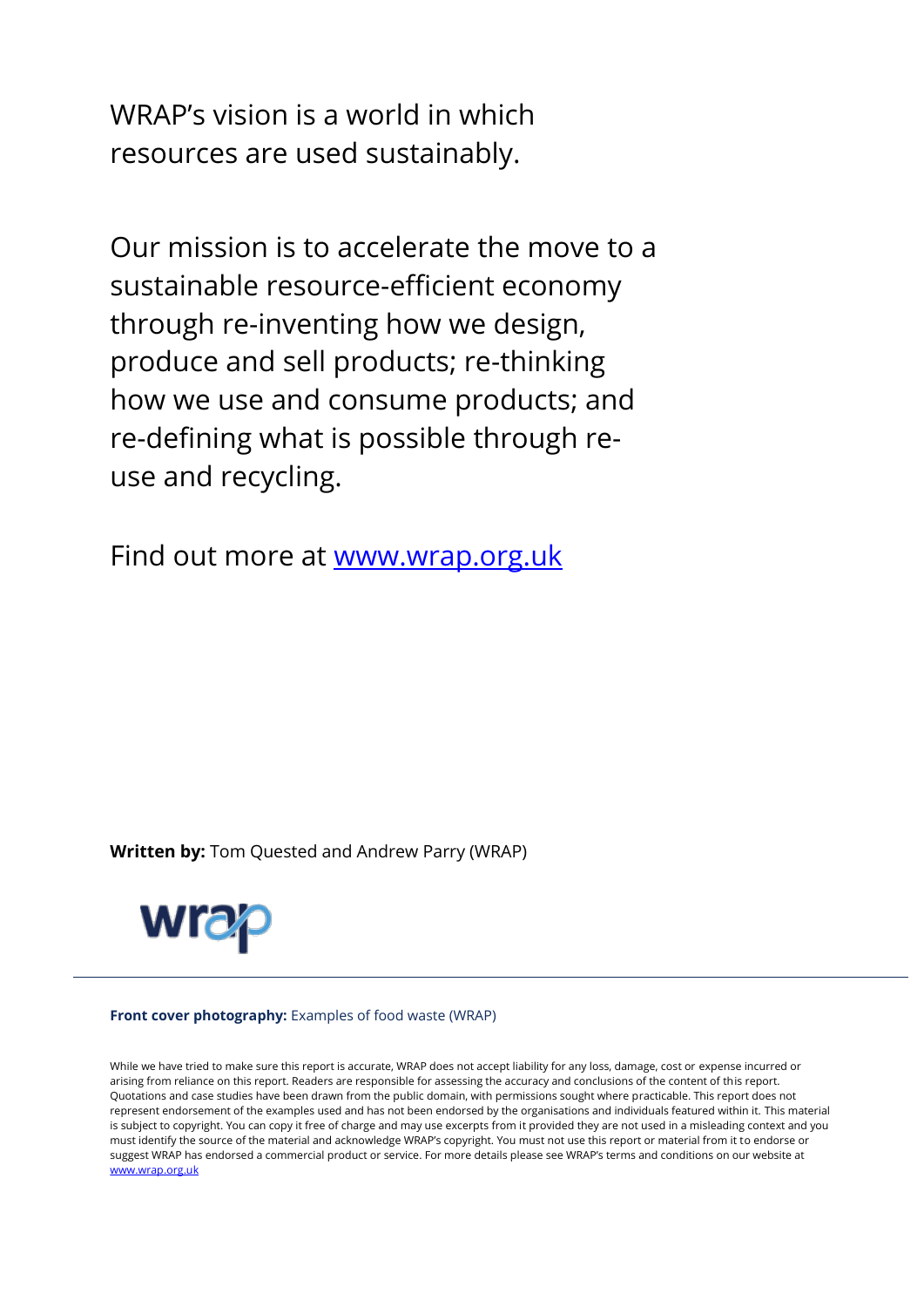# Executive summary

### **Background**

WRAP has published data on household food waste (HHFW) regularly since 2007, and these have constituted the principle source of UK-level data on this topic. The last major study published in 2013 $^{\rm 1}$  showed that an absolute reduction of 15% in HHFW occurred between 2007 and 2012 (and a 21% reduction in avoidable HHFW).

Two reports $^{\text{2}}$  suggested that the interventions delivered by WRAP and partners aimed at helping people reduce food waste at home (such as through the Love Food Hate Waste campaign and changes to food products and labelling, including the simplification of date marking) contributed to around half of the reduction seen to 2012. A range of economic factors also stimulated action by the public, the majority of this effect coming from the impact of rising food prices.

In 2013 WRAP also announced the results of the second phase of the Courtauld Commitment (Courtauld 2), which included a target to reduce HHFW by 4% between 2009 and 2012 $^3$ . A 3.7% absolute reduction in HHFW was achieved, and analysis published at that time revealed that the rate of reduction was much greater from 2007 to 2009 compared to subsequent years. It concluded that a number of factors were likely to have influenced this, including economic conditions (which will have affected consumers directly, as well as the levels and types of interventions deployed by WRAP and partners), some of the 'easy wins' being achieved early on (for example raising awareness of the implications of food waste amongst those consumers with the skills to readily take action), and an increasing rate of growth in UK household numbers.

The third phase of the Courtauld Commitment (Courtauld 3) was launched in 2013 and had a target to reduce HHFW by 5% by 2015, compared to 2012 $^4$ . This report provides an update on HHFW levels in the UK, in the context of the Courtauld 3 target.

#### **Results**

- The estimated amount of HHFW in the UK for 2015 was 7.3 million tonnes, compared to 7.0 million tonnes in 2012, an apparent increase of 4.4%. On a per person basis, the apparent increase was 2.2% $5$ . Neither of these increases was statistically significant.
- The amount of **avoidable** (i.e. the food that could have been eaten) HHFW in 2015 was 4.4 million tonnes, compared to 4.2 million tonnes in 2012 (an apparent increase of 5.1%, or 2.8% on a per person basis). Again, neither of these increases was statistically significant.

<sup>&</sup>lt;sup>1</sup> Household food and drink waste in the UK 2012 , WRAP (2013) <u>http://www.wrap.org.uk/content/household-food-and-drink-</u> *[waste-uk-2012](http://www.wrap.org.uk/content/household-food-and-drink-waste-uk-2012)*

*<sup>2</sup> Reduction in household food & drink waste – Estimating the influence of WRAP and its partners; WRAP 2011, and Econometric modelling and household food waste, WRAP (2014), both a[t http://www.wrap.org.uk/content/econometric-modelling-and](http://www.wrap.org.uk/content/econometric-modelling-and-household-food-waste)[household-food-waste](http://www.wrap.org.uk/content/econometric-modelling-and-household-food-waste)*

*<sup>3</sup> The Courtauld Commitment Phase 2 Final Results; WRAP (2013)[, http://www.wrap.org.uk/content/courtauld-commitment-2-1](http://www.wrap.org.uk/content/courtauld-commitment-2-1)*

*<sup>4</sup> <http://www.wrap.org.uk/content/courtauld-commitment-3>*

*<sup>5</sup> The UK's population increased by 2.2% between 2012 and 2015.*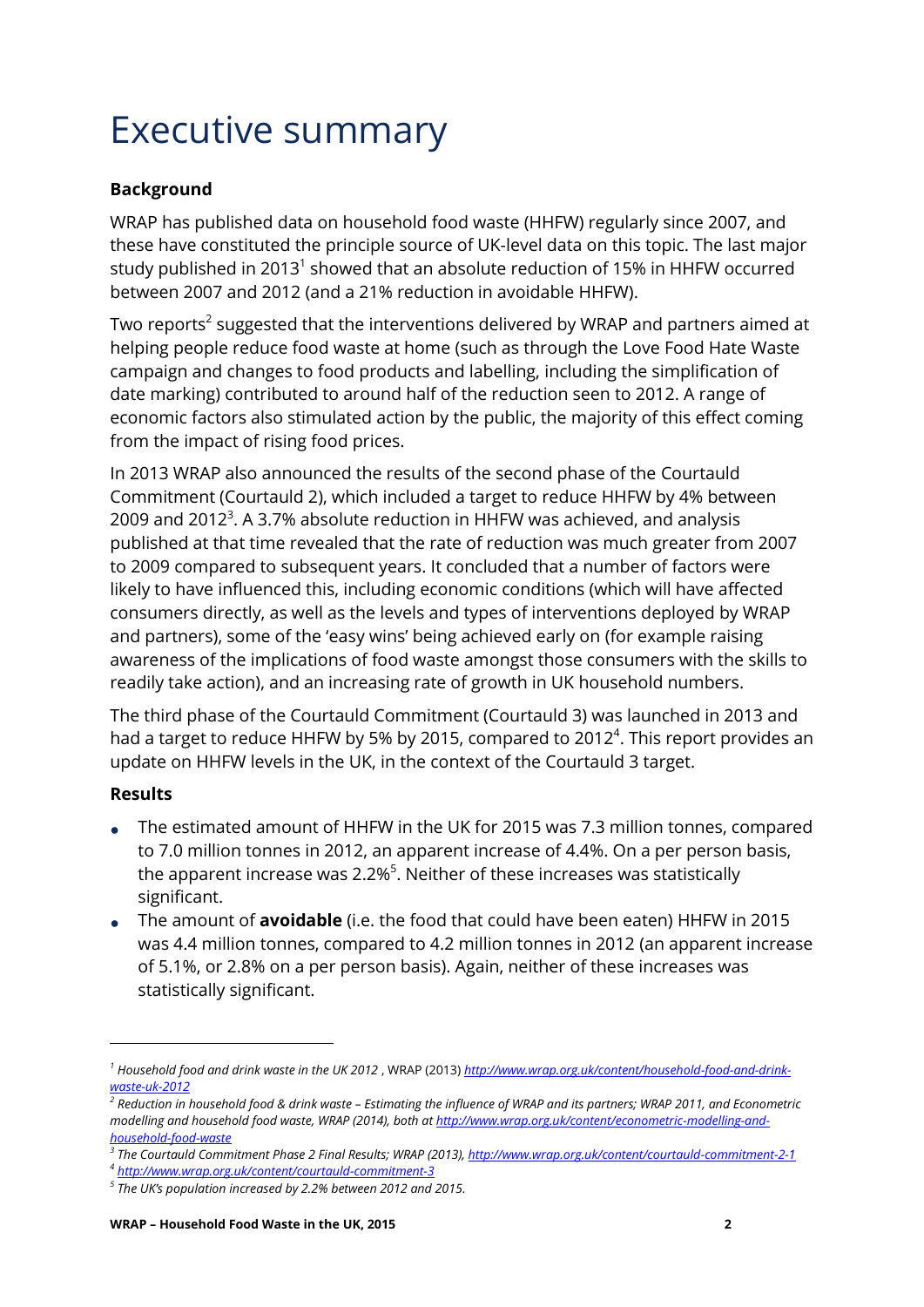Food with a retail value of around £13 billion was thrown away rather than being eaten in 2015. This avoidable HHFW was associated with 19 million tonnes of  $CO<sub>2</sub>e$ , which is equivalent to the emissions generated by 1 in 4 cars on UK roads.

Up until 2013, economic conditions were conducive to HHFW prevention: food prices were increasing and wages (in real terms) decreasing. However, during 2014 and 2015, this picture changed with food prices entering a period of deflation and real incomes starting to increase. These trends are likely to have put upward pressure on levels of HHFW, although the magnitude of the influence on HHFW is not possible to estimate.

There is an absence of data to be able to reliably compare changes in HHFW across the different nations of the UK from 2012 to 2015. Results do exist for 2009 and either 2014 (Scotland) or 2015 (Wales). The estimates for Scotland and Wales given below relate to HHFW collected by local authorities, where two-thirds of the HHFW resides.

In Wales, there is evidence that HHFW levels reduced between 2009 and 2015 (by 12% on a per person basis) and are now lower than the rest of the UK (by around 9%). Both of these are statistically significant $^6\!$ .

In 2014, HHFW levels in Scotland were similar to those in the rest of the UK. The estimated amount of HHFW was 6% lower (on a per person basis) in 2014 compared to 2009 $^7$ ; however, this difference was not statistically significant.

Whilst this data suggests that levels of HHFW in Wales for 2015 were lower than those in 2009, there is no data from intervening years to determine when any change might have occurred. Any reductions between 2009 and 2012 would have contributed to the previously published reduction at a UK level.

#### **Conclusions**

The estimated amount of HHFW in the UK for 2015 was 7.3 million tonnes or 112.6 kg per person per year. The apparent increase on 2012, both in absolute terms (4.4% higher) and on a per person basis (2.2%), is not statistically significant. An increase in the UK population explains the difference between the apparent increase in HHFW at a UK level versus that seen on a per person basis. Food deflation and increases in earnings since 2014 will have reduced the incentive for individuals to avoid wasting food.

Overall there has been no statistically significant change in the estimated levels of HHFW between 2012 and 2015, and it is clear that the Courtauld 3 target to reduce HHFW by 5% by 2015 compared to 2012 has not been achieved.

Considerable efforts have been made over the last three years to help reduce HHFW, particularly since the end of 2013, and some of these interventions have undoubtedly

*<sup>6</sup> Methodological issues may have influenced these results to a small degree, see comments in Appendix A of Synthesis of Food Waste Compositional Data 2014 & 2015, WRAP (2017),<http://www.wrap.org.uk/hhfw2015>*

*<sup>7</sup> Household Food and Drink Waste in Scotland 2014, Zero Waste Scotland[, http://www.zerowastescotland.org.uk/content/how](http://www.zerowastescotland.org.uk/content/how-much-food-waste-there-scotland)[much-food-waste-there-scotland.](http://www.zerowastescotland.org.uk/content/how-much-food-waste-there-scotland) There are two approaches to scaling national HHFW estimates (as discussed in Synthesis of Food Waste Compositional Data 2014 & 2015) and Scotland has chosen a slightly different approach to the UK and Wales to better reflect the collection context in 2009/10 in Scotland (the two approaches make very little difference to the 2014 estimates for Scotland). Using the same method as the UK or Wales in Scotland would suggest a larger apparent reduction (more in line with that seen for Wales), though still within the formal confidence intervals.*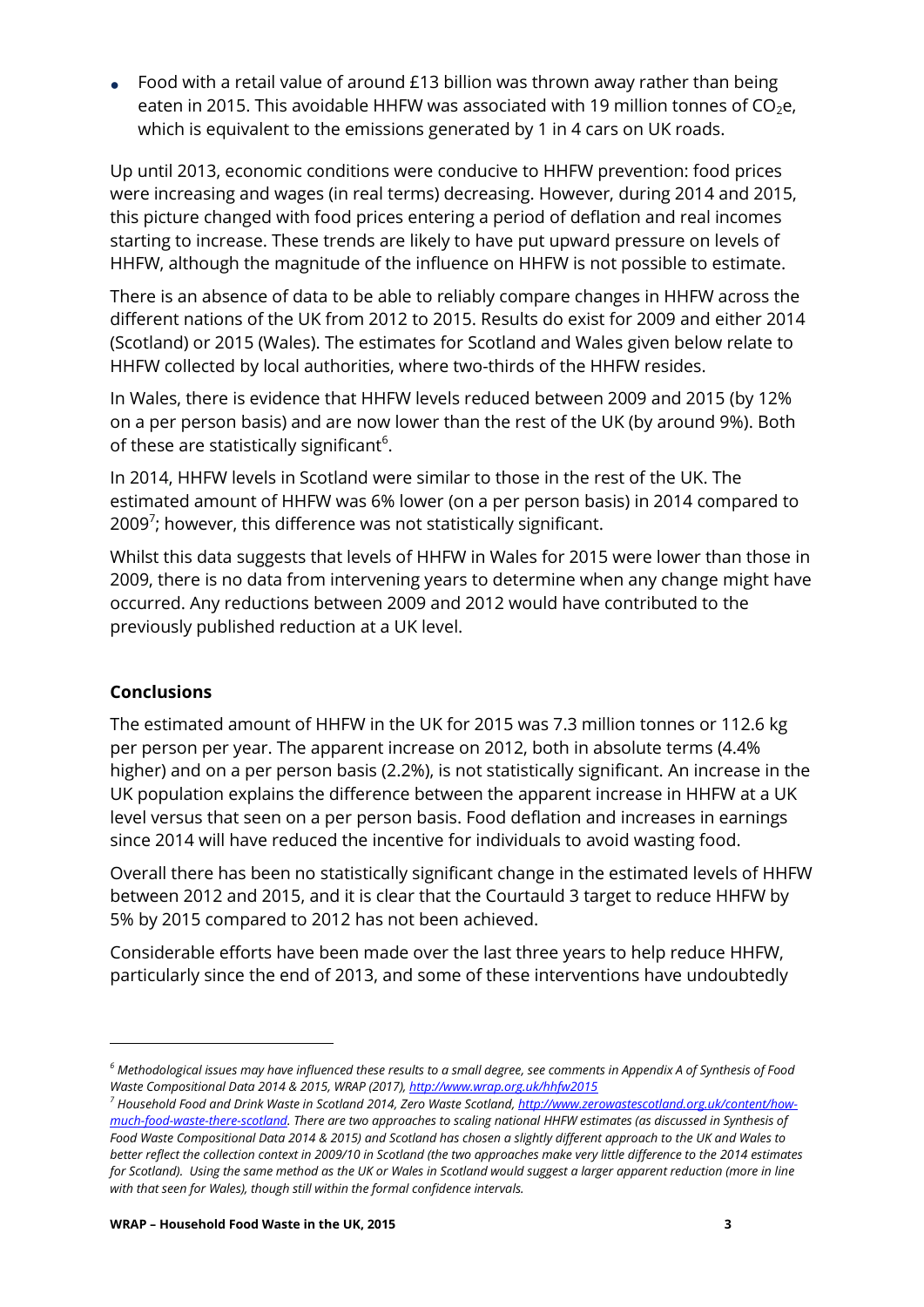helped groups of people to reduce their food waste $^8$ . However, the scale, targeting and effectiveness of these interventions, against a backdrop of easing economic pressures and an increasing population, were not sufficient to deliver a significant reduction in HHFW.

There is evidence that levels of HHFW are lower in Wales than the rest of the UK. Potential reasons include Wales having lower income levels than the rest of the UK (which might provide a greater motivation for action), having more widespread and better used separate food waste collections $^9$  (which could have helped raise awareness of the amounts wasted), differences in interventions made to help reduce HHFW, cultural differences relating to food or a combination of all or some of these. Further research is needed to better understand this, and identify any lessons that could help reduce further HHFW across the UK.

It is important to recognise that measuring HHFW is challenging. With 95% confidence intervals of ca. ± 300,000 tonnes for total UK HHFW (+ 2.7%), HHFW levels could have ranged from 6.7 to 7.3 million tonnes in 2012 and from 7.0 to 7.6 million tonnes in 2015, thus the exact magnitude of change is uncertain. Monitoring change reliably when there are only relatively small trends over time is very difficult, and WRAP will be working with relevant stakeholders to reduce the uncertainties associated with measuring HHFW in the future.

The Courtauld Commitment 2025 was launched in March 2016, with a target to reduce food waste across the UK food system by 20% on a per capita basis by 2025 $^{10}$ . Achieving significant further reductions in HHFW will be essential to meeting this target, and the UN Sustainable Development Goal (SDG) 12.3 (By 2030, halve per capita global food waste at the retail and consumer levels and reduce food losses along production and supply chains, including post-harvest losses') $^{\rm 11}.$ 

HHFW in the UK was 960,000 tonnes lower in 2015 compared to 2007, which equates to a 12% reduction. Avoidable HHFW levels were 17% lower in 2015 compared to 2007, equivalent to £2.7 billion less food being wasted in 2015 compared to 2007 $^{12}$ .

WRAP research suggests that it is feasible to make significant further reductions, provided the necessary mechanisms are in place<sup>13</sup>. In a separate document WRAP will

 $\overline{\phantom{a}}$ 

*<sup>8</sup> For example see Appendix F in UK food waste – Historical changes and how amounts might be influenced in the future, WRAP (2014)[, http://www.wrap.org.uk/sites/files/wrap/UK%20food%20waste%20-](http://www.wrap.org.uk/sites/files/wrap/UK%20food%20waste%20-%20Historical%20and%20future%20changes%20(FINAL)_0.pdf)*

*[<sup>%20</sup>Historical%20and%20future%20changes%20\(FINAL\)\\_0.pdf;](http://www.wrap.org.uk/sites/files/wrap/UK%20food%20waste%20-%20Historical%20and%20future%20changes%20(FINAL)_0.pdf) Asda 2016 Green Britain Index: Our Everyday Experts have their say on food waste[, https://www.2degreesnetwork.com/groups/2degrees-community/resources/asda-customers-save-ps57-year](https://www.2degreesnetwork.com/groups/2degrees-community/resources/asda-customers-save-ps57-year-by-reducing-food-waste/)[by-reducing-food-waste/](https://www.2degreesnetwork.com/groups/2degrees-community/resources/asda-customers-save-ps57-year-by-reducing-food-waste/); Sainsbury's Modern Life is Rubbish, [http://www.j-sainsbury.co.uk/media/latest-stories/2016/0906](http://www.j-sainsbury.co.uk/media/latest-stories/2016/0906-modern-life-is-rubbish/) [modern-life-is-rubbish/;](http://www.j-sainsbury.co.uk/media/latest-stories/2016/0906-modern-life-is-rubbish/) Love Food Hate waste - Celebrating '10 Cities', (2016),* 

*[https://www.lovefoodhatewaste.com/content/celebrating-10-cities;](https://www.lovefoodhatewaste.com/content/celebrating-10-cities) Courtauld Commitment 3: Signatory Case Studies, WRAP (2015)[, http://www.wrap.org.uk/sites/files/wrap/CC3%20Case%20Studies%202014.pdf;](http://www.wrap.org.uk/sites/files/wrap/CC3%20Case%20Studies%202014.pdf) Evaluating the impact of cascade training, WRAP (2012), [http://www.wrap.org.uk/content/evaluating-impact-wrap%E2%80%99s-cascade-training-programme-england-](http://www.wrap.org.uk/content/evaluating-impact-wrap%E2%80%99s-cascade-training-programme-england-201112)[201112](http://www.wrap.org.uk/content/evaluating-impact-wrap%E2%80%99s-cascade-training-programme-england-201112) ; WRAP Retailer Survey 2015 (to be published early 2017).* 

*<sup>9</sup> Around 90% of Welsh households have access to a separate food waste collection, compared to just over 25% for the UK as a whole. Use of these collections in Wales, as measured by the proportion of HHFW collected via these collections, is also much higher in Wales than for the UK as a whole (see Synthesis of Food Waste Compositional Data 2014 & 2015, WRAP (2016), [http://www.wrap.org.uk/hhfw2015\)](http://www.wrap.org.uk/hhfw2015)*

*<sup>10</sup> The Courtauld Commitment 2025, WRAP (2016)[, http://www.wrap.org.uk/content/courtauld-commitment-2025](http://www.wrap.org.uk/content/courtauld-commitment-2025)*

*<sup>11</sup> Se[e https://sustainabledevelopment.un.org/sdg12](https://sustainabledevelopment.un.org/sdg12)*

*<sup>12</sup> On a per person basis total HHFW reduced by 17% between 2007 and 2015, and avoidable HHFW reduced by 22% over the same time period*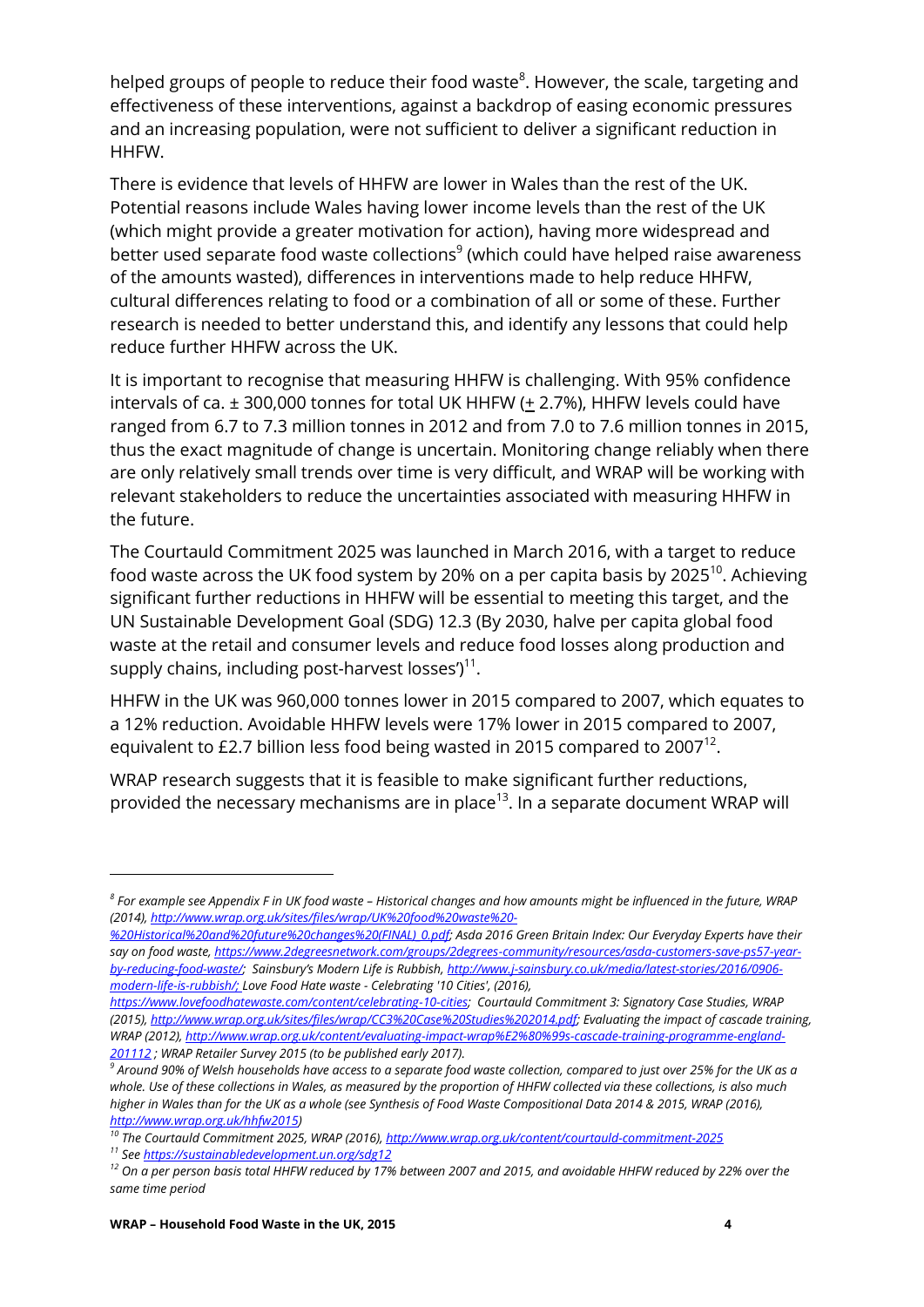outline what it and partners plan to do to further reduce the levels of HHFW and to put the UK on track to achieve the UN-SDG 12.3 by 2030 $^{\rm 14}$ .

*<sup>13</sup> See Section 6.1 and Appendix E in UK food waste – Historical changes and how amounts might be influenced in the future, WRAP (2014)[, http://www.wrap.org.uk/sites/files/wrap/UK%20food%20waste%20-](http://www.wrap.org.uk/sites/files/wrap/UK%20food%20waste%20-%20Historical%20and%20future%20changes%20(FINAL)_0.pdf) [%20Historical%20and%20future%20changes%20\(FINAL\)\\_0.pdf](http://www.wrap.org.uk/sites/files/wrap/UK%20food%20waste%20-%20Historical%20and%20future%20changes%20(FINAL)_0.pdf)*

*<sup>14</sup> Reducing the Amount of Food & Drink That Gets Wasted in the Home, WRAP (2016), http://www.wrap.org.uk/hhfw2015*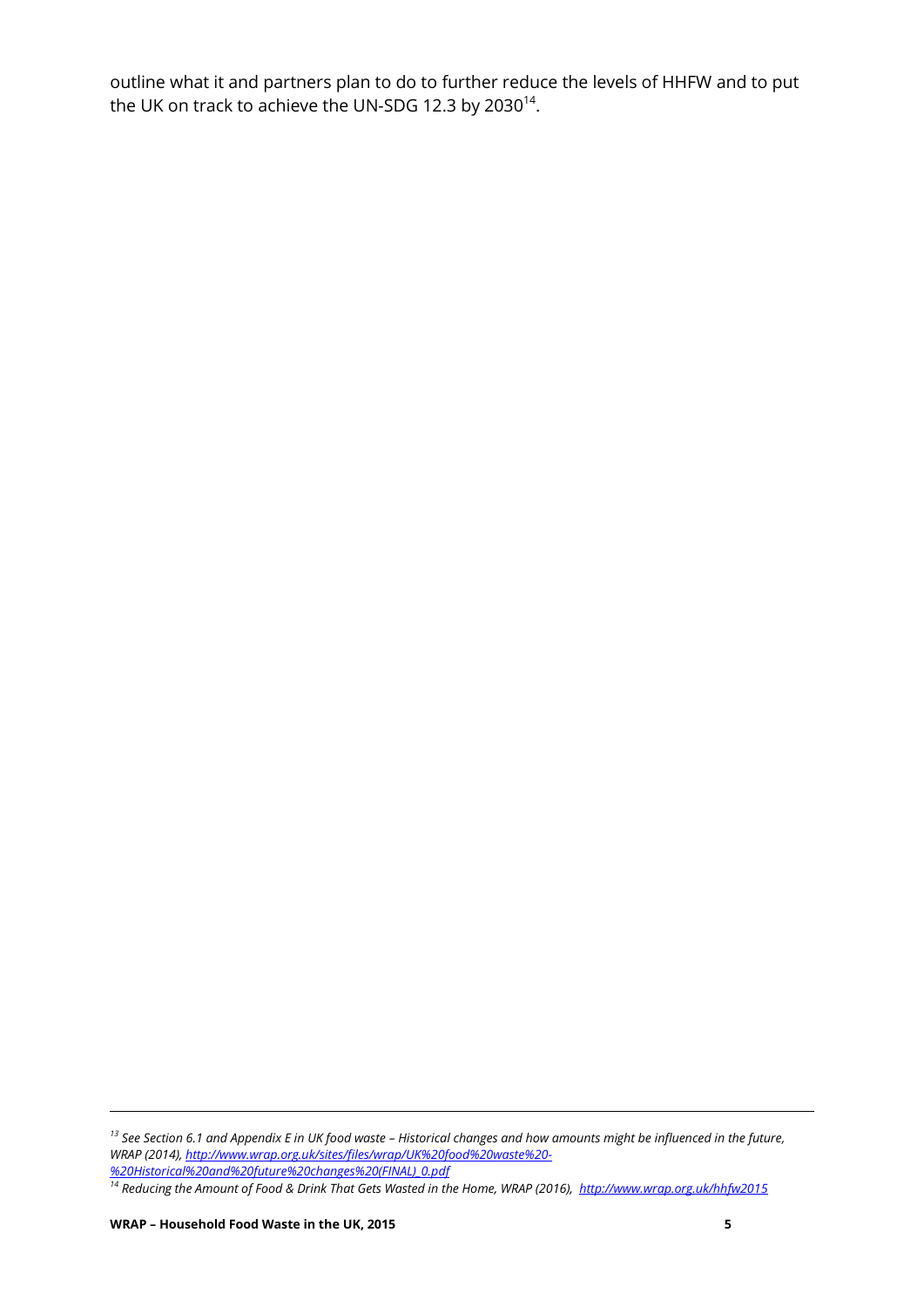# **Contents**

| 1.0 |       |  |  |  |  |  |
|-----|-------|--|--|--|--|--|
| 2.0 |       |  |  |  |  |  |
|     | 2.1   |  |  |  |  |  |
|     | 2.2   |  |  |  |  |  |
|     | 2.3   |  |  |  |  |  |
|     | 2.4   |  |  |  |  |  |
|     | 2.5   |  |  |  |  |  |
|     | 2.6   |  |  |  |  |  |
| 3.0 |       |  |  |  |  |  |
|     | 3.1   |  |  |  |  |  |
|     | 3.2   |  |  |  |  |  |
|     | 3.3   |  |  |  |  |  |
| 4.0 |       |  |  |  |  |  |
|     |       |  |  |  |  |  |
| A.1 |       |  |  |  |  |  |
|     | A.1.1 |  |  |  |  |  |
|     |       |  |  |  |  |  |
|     |       |  |  |  |  |  |
| A.2 |       |  |  |  |  |  |
| A.3 |       |  |  |  |  |  |
|     | A.3.1 |  |  |  |  |  |
|     |       |  |  |  |  |  |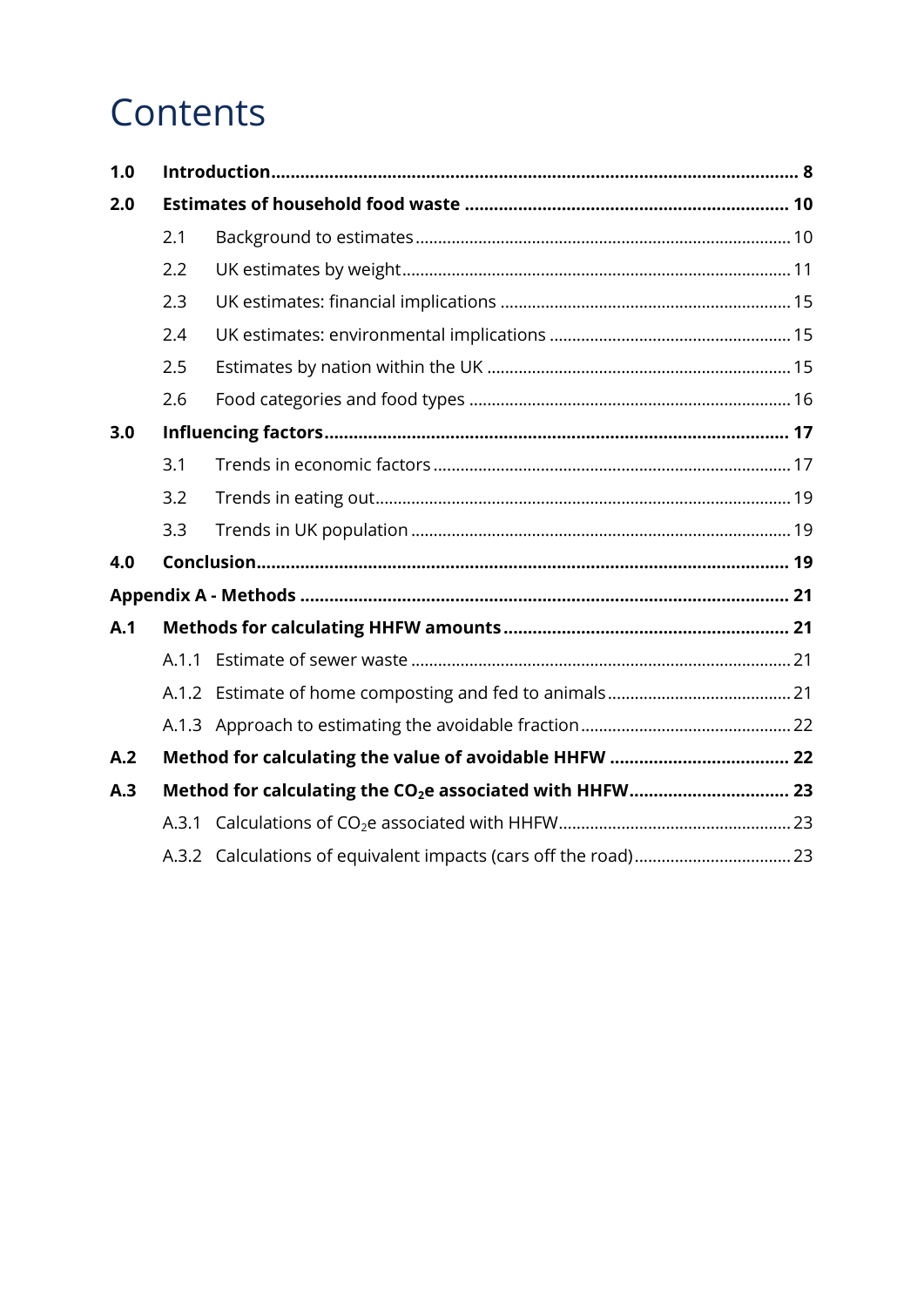# Glossary

Avoidability of food waste – a classification of the extent to which household food and drink waste could have been avoided.

- Avoidable food and drink thrown away because it is no longer wanted or has been allowed to go past its best. The vast majority of avoidable food is composed of material that was, at some point prior to disposal, edible, even though a proportion is not edible at the time of disposal due to deterioration (e.g. gone mouldy). In contrast to 'possibly avoidable' (see below), the category of 'avoidable' includes foods or parts of food that are considered edible by the vast majority of people.
- Possibly avoidable food and drink that some people eat and others do not (e.g. bread crusts and potato skins). As with 'avoidable' waste, 'possibly avoidable' waste is composed of material that was, at some point prior to disposal, edible.
- Unavoidable waste arising from food and drink preparation that is not, and has not been, edible under normal circumstances. This includes egg shells, pineapple skin, apple cores, meat bones, tea bags, and coffee grounds.

#### HHFW: Household food waste

Synthesis report: *Synthesis of Food Waste Compositional Data 2014 & 2015*, published by WRAP alongside this report in 2017.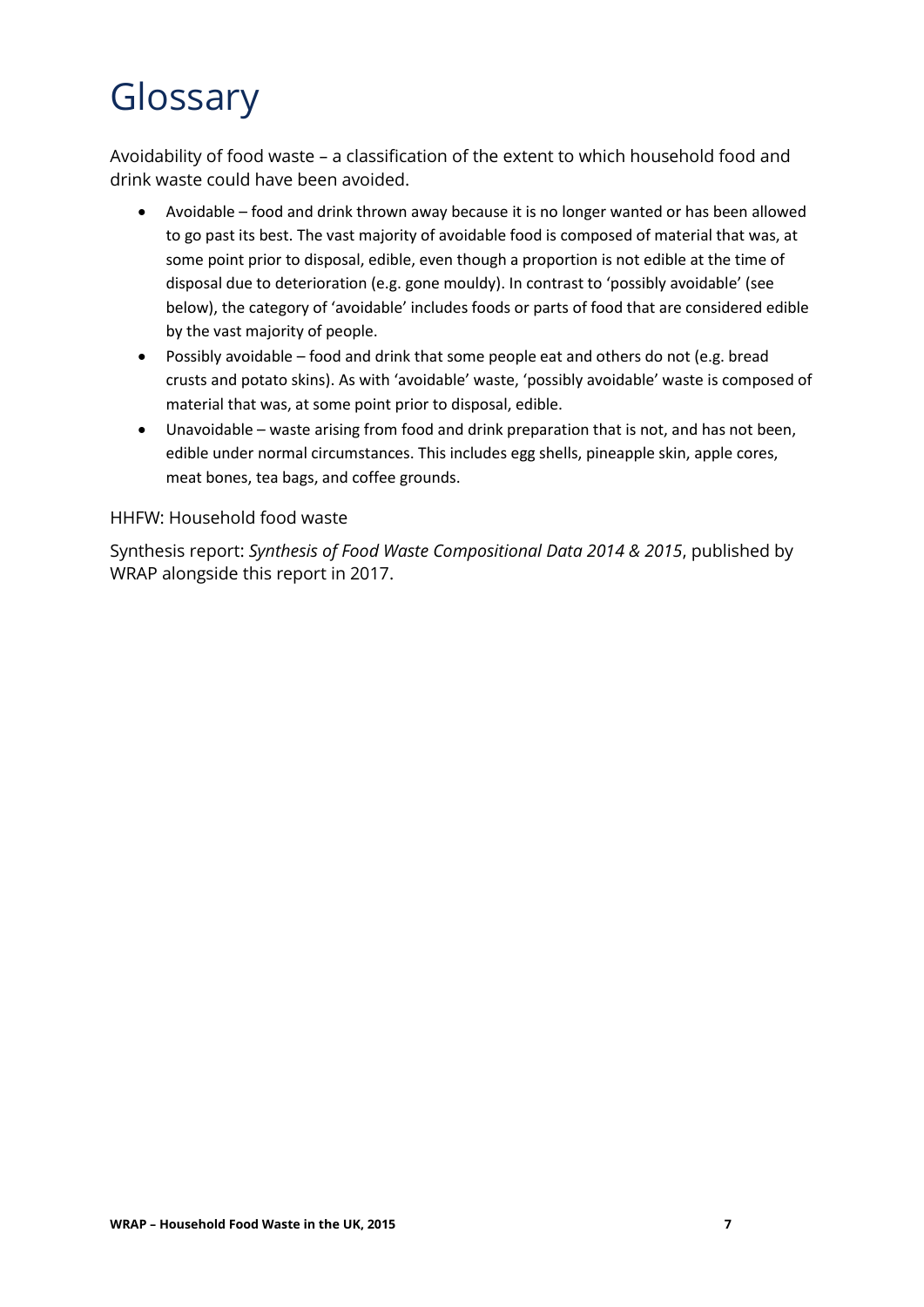#### <span id="page-8-0"></span>**1.0 Introduction**

l

The United Nations Food and Agriculture Organisation (FAO) estimated that 280 million tonnes of food were wasted by consumers in 2011, a fifth of all global food waste, with 80% of consumer-related food waste occurring in Europe, North America & Oceania and Industrialized Asia<sup>15</sup>. In 2014 WRAP estimated that global levels of consumer-related food waste could double by 2030, which could take the cost of consumer food waste to more than US\$600 billion a year $^{\rm 16}$ .

A recent study by the FUSIONS project revealed that more than half of all EU food waste arises in households, amounting to 46.5 million tonnes and costing EU citizens almost a  $\mathsf{\in}$ 100 million a year $^{17}$ .

The amount of food being wasted post-farm gate in the UK is around 10 million tonnes a year, worth around £17 billion, and 70% of this comes from households<sup>18</sup>. Preventing food waste has been a priority for UK Governments and WRAP for a decade, and a range of mechanisms have been put in place to deliver this, notably voluntary agreements with key sectors and the Love Food Hate Waste campaign, informed by a comprehensive evidence base.

WRAP has published detailed data on household food waste (HHFW) arisings regularly since 2007, based on bespoke household compositional, diary and survey research, and syntheses of relevant local authority compositional analyses<sup>19</sup>. There are no other sources of UK-level data on HHFW. The last major study in to HHFW published by WRAP in 2013 suggested that a reduction of 15% in total HHFW had occurred between 2007 and 2012. Avoidable HHFW had reduced by 21% over the same period, meaning that in 2012 around £3.3 billion less food was thrown away compared to 2007.

WRAP published two reports<sup>20</sup> in 2011 and 2014 which investigated this reduction, attempting to disaggregate the effects of exogenous factors such as population changes and economic factors, from the interventions delivered by WRAP and partners which aimed to help people reduce food waste at home. Econometric modelling suggested that around 40% of the reduction was the result of the interventions (the model couldn't capture all of the intervention effects) whilst a broader review of the evidence suggested around 60% of the reduction was the result of the full range of interventions.

The majority of the effect of economic factors on HHFW came from the impact of rising food prices (more than 85% of the economic influence; with a 1% increase in food prices leading to a decrease in food waste of 0.5%).

- *<sup>16</sup> Strategies to achieve economic and environmental gains by reducing food waste, WRAP (2014), <http://www.wrap.org.uk/content/benefits-reducing-global-food-waste>*
- *<sup>17</sup> Estimates of European food waste levels, FUSIONS (2016)[, http://www.eu](http://www.eu-fusions.org/phocadownload/Publications/Estimates%20of%20European%20food%20waste%20levels.pdf)[fusions.org/phocadownload/Publications/Estimates%20of%20European%20food%20waste%20levels.pdf](http://www.eu-fusions.org/phocadownload/Publications/Estimates%20of%20European%20food%20waste%20levels.pdf) <sup>18</sup> Estimates of Food Surplus and Waste Arisings in the UK, WRAP (2017)[, http://www.wrap.org.uk/content/uk-handy-waste-facts-](http://www.wrap.org.uk/content/uk-handy-waste-facts-and-figures-retail-sector)*

*<sup>15</sup> Global Food Losses and Food Waste, FAO (2011)[, http://www.fao.org/docrep/014/mb060e/mb060e00.pdf](http://www.fao.org/docrep/014/mb060e/mb060e00.pdf)*

*[and-figures-retail-sector](http://www.wrap.org.uk/content/uk-handy-waste-facts-and-figures-retail-sector)*

<sup>&</sup>lt;sup>19</sup> See Household food and drink waste in the UK 2012, WRAP (2013), *[http://www.wrap.org.uk/content/household-food-and](http://www.wrap.org.uk/content/household-food-and-drink-waste-uk-2012)[drink-waste-uk-2012](http://www.wrap.org.uk/content/household-food-and-drink-waste-uk-2012)*

*<sup>20</sup> Reduction in household food & drink waste – Estimating the influence of WRAP and its partners; WRAP 2011, and Econometric modelling and household food waste, WRAP (2014), both a[t http://www.wrap.org.uk/content/econometric-modelling-and](http://www.wrap.org.uk/content/econometric-modelling-and-household-food-waste)[household-food-waste](http://www.wrap.org.uk/content/econometric-modelling-and-household-food-waste)*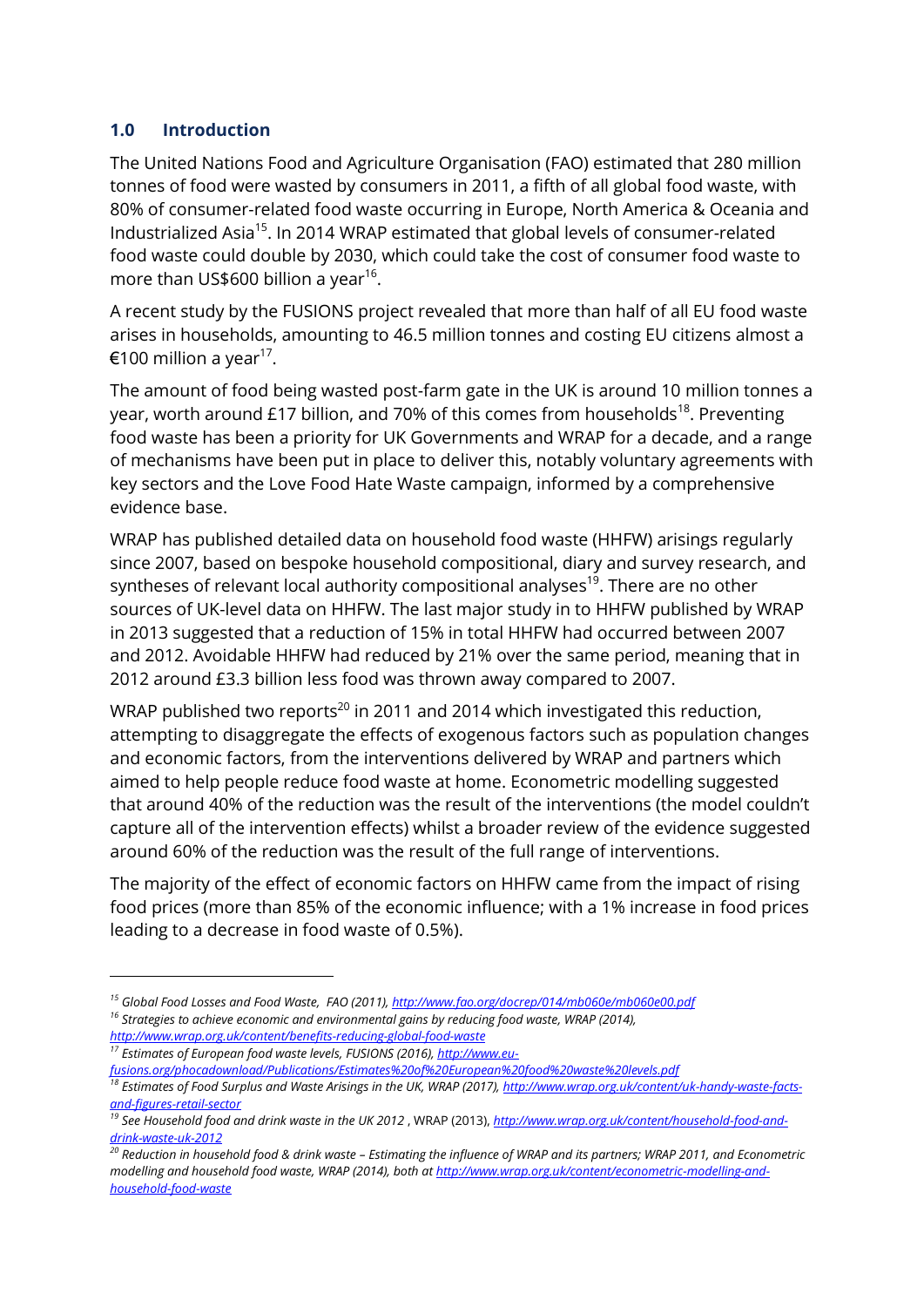In 2013 WRAP also announced the results of the Courtauld 2 agreement, which included a target to reduce HHFW by 4% between 2009 and 2012 $^{21}$ . A 3.7% absolute reduction in HHFW was achieved (270,000 tonnes), and although the target was narrowly missed, avoidable HHFW reduced by 5.3%, an achievement that saved the UK public £700 million and local authorities £20 million in 2012 alone. Analysis published at that time revealed that the rate of reduction was much greater from 2007 to 2009 compared to subsequent years, and concluded that a number of factors were likely to have influenced this, including for example economic conditions (which will have affected the public directly, as well as the levels and types of interventions deployed by WRAP and partners), some of the 'easy wins' being achieved early on (for example raising awareness of the implications of food waste amongst those consumers with the skills to readily take action), and increasing household numbers.

The third phase of the Courtauld Commitment (Courtauld 3) was launched in 2013 and had a target to reduce HHFW by 5% by 2015, compared to 2012 $^{22}$ . This report provides an update on HHFW levels in the UK, the context of the Courtauld 3 target.

*<sup>21</sup> The Courtauld Commitment Phase 2 Final Results, WRAP (2013)[, http://www.wrap.org.uk/content/courtauld-commitment-2-1](http://www.wrap.org.uk/content/courtauld-commitment-2-1) <sup>22</sup> Courtauld Commitment 3, WRAP (2013)[, http://www.wrap.org.uk/content/courtauld-commitment-3](http://www.wrap.org.uk/content/courtauld-commitment-3)*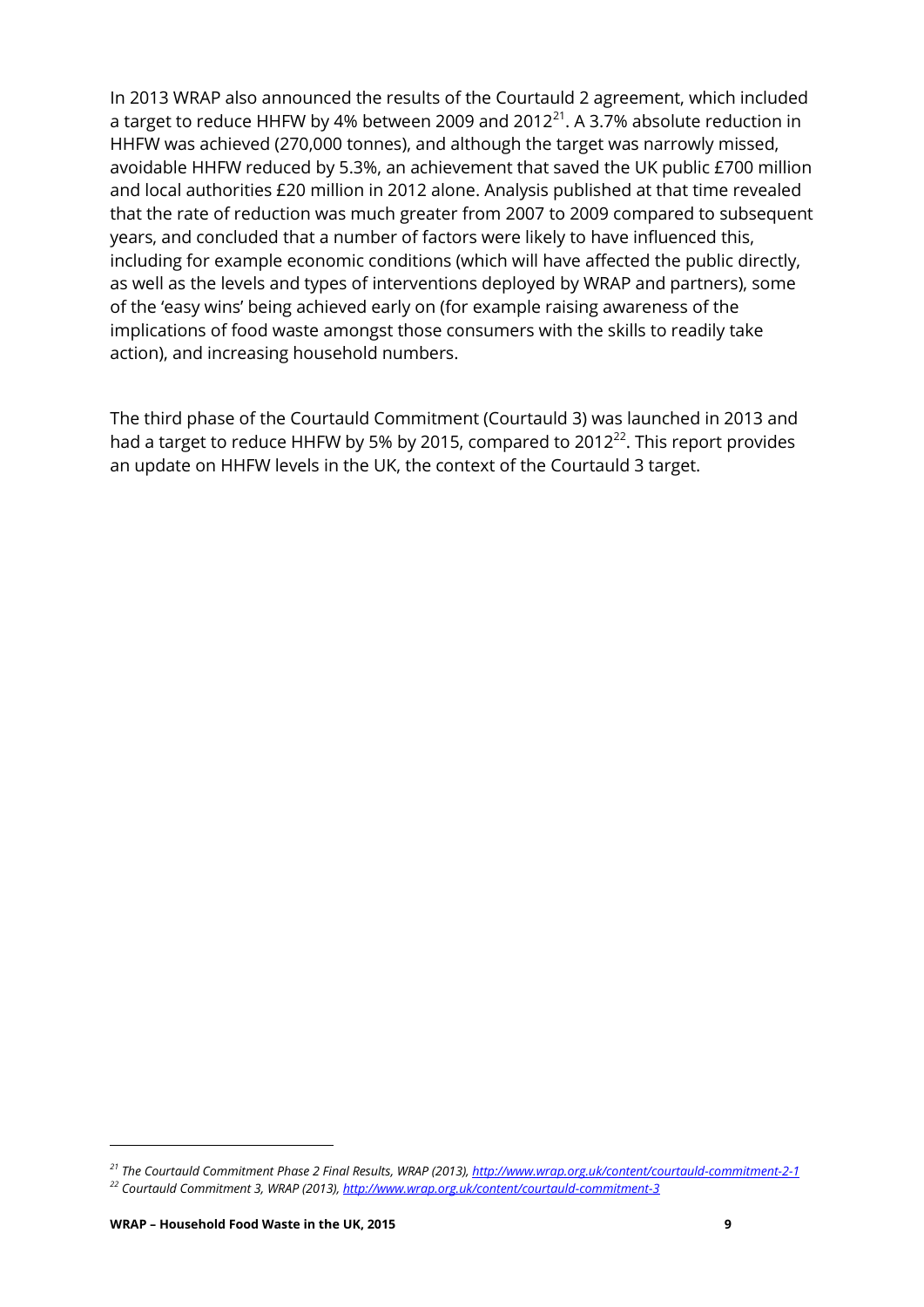#### <span id="page-10-0"></span>**2.0 Estimates of household food waste**

#### <span id="page-10-1"></span>2.1 Background to estimates

Recent trends in the amount of HHFW collected by local authorities are reported in Synthesis of Food Waste Compositional Data 2014 & 2015 $^{23}$  (subsequently referred to as the synthesis report), published alongside this report. This covered the food waste in the following waste streams:

- **Kerbside residual:** (i.e. 'general' waste collected from the households).
- **Kerbside collections targeting food waste:** this includes collections from households of either separate food waste or mixed garden and food waste.
- **Kerbside dry recycling**: food waste contamination of kerbside dry recycling collections from households.
- **Household Waste Recycling Centre** (HWRC) residual waste.

The synthesis report did not cover food items not eaten and disposed of from the home via other routes, which in 2012 made up around a third of total HHFW. This section provides an estimate for these other disposal routes, which include:

- The sewer (mostly down the kitchen sink);
- Home composting; and
- Fed to animals.

These three disposal routes (illustrated in Figure 1) are estimated as part of the current report.

The categorisation of food and drink waste used in this report is consistent with previous WRAP studies (e.g. *Household Food and Drink Waste in the UK 2012*). Food and drink waste includes the three fractions described below:

**Avoidable** – food and drink thrown away because it is no longer wanted or has been allowed to go past its best. The vast majority of avoidable food is composed of material that was, at some point prior to disposal, edible, even though a proportion is not edible at the time of disposal due to deterioration (e.g. gone mouldy). In contrast to 'possibly avoidable' (see below), the category of 'avoidable' includes foods or parts of food that are considered edible by the vast majority of people.

**Possibly avoidable** – food and drink that some people eat and others do not (e.g. bread crusts and potato skins). As with 'avoidable' waste, 'possibly avoidable' waste is composed of material that was, at some point prior to disposal, edible.

**Unavoidable** – waste arising from food and drink preparation that is not, and has not been, edible under normal circumstances. This includes egg shells, pineapple skin, apple cores, meat bones, tea bags, and coffee grounds.

The estimates have been calculated for 2014 and 2015 and are as comparable as possible with the estimates previously published by WRAP for 2007<sup>24</sup> and 2012<sup>25</sup>, which

*<sup>23</sup> Se[e http://www.wrap.org.uk/hhfw2015](http://www.wrap.org.uk/hhfw2015)*

*<sup>24</sup> Household Food and Drink Waste in the UK 2007,* WRAP (2009),

*<http://www.wrap.org.uk/sites/files/wrap/Household%20food%20and%20drink%20waste%20in%20the%20UK%20-%20report.pdf> <sup>25</sup> Household Food and Drink Waste in the UK 2012,* WRAP (2013), [http://www.wrap.org.uk/content/household-food-and](http://www.wrap.org.uk/content/household-food-and-drink-waste-uk-2012)[drink-waste-uk-2012](http://www.wrap.org.uk/content/household-food-and-drink-waste-uk-2012)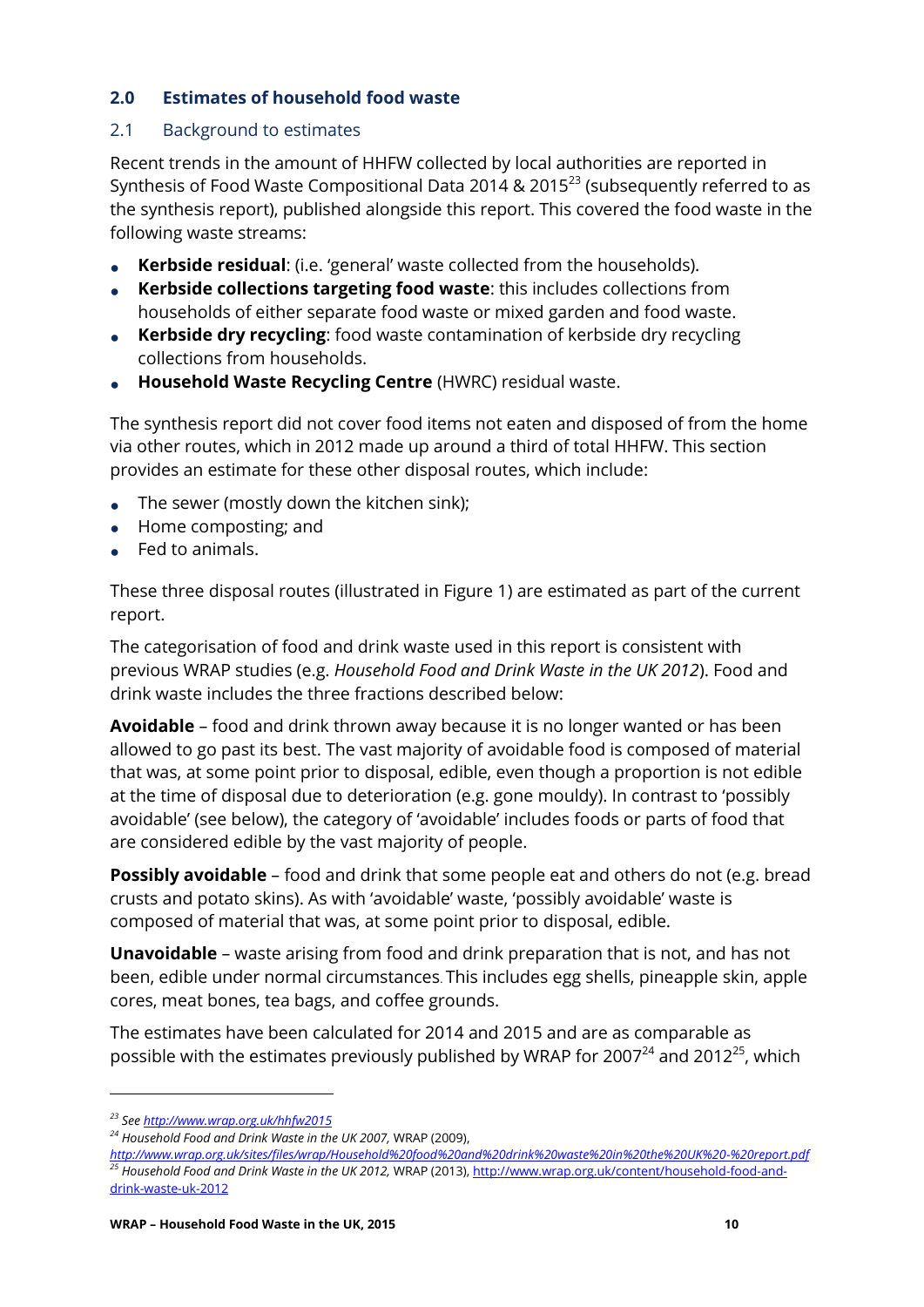are also presented below. The details of the methods and calculations can be found in Appendix A.1.



**Figure 1**: Schematic of major flows of food and associated waste routes

Adapted from: the previous *Household Food and Drink Waste in the UK* report

## <span id="page-11-0"></span>2.2 UK estimates by weight

Figure 2 shows that, as previously published by WRAP, there was a substantial reduction in HHFW from 2007 to 2012, with the majority of the reduction occurring between 2007 and 2010. Levels of HHFW in 2014 and 2015 were 7.4 million tonnes and 7.3 million tonnes respectively, compared to 7.0 million tonnes in 2012. The changes from 2012 to 2015 were not significant at the 95% confidence level, but the estimated levels of HHFW were 5.1% higher in 2014 than in 2012, and 4.4% higher in 2015 than 2012.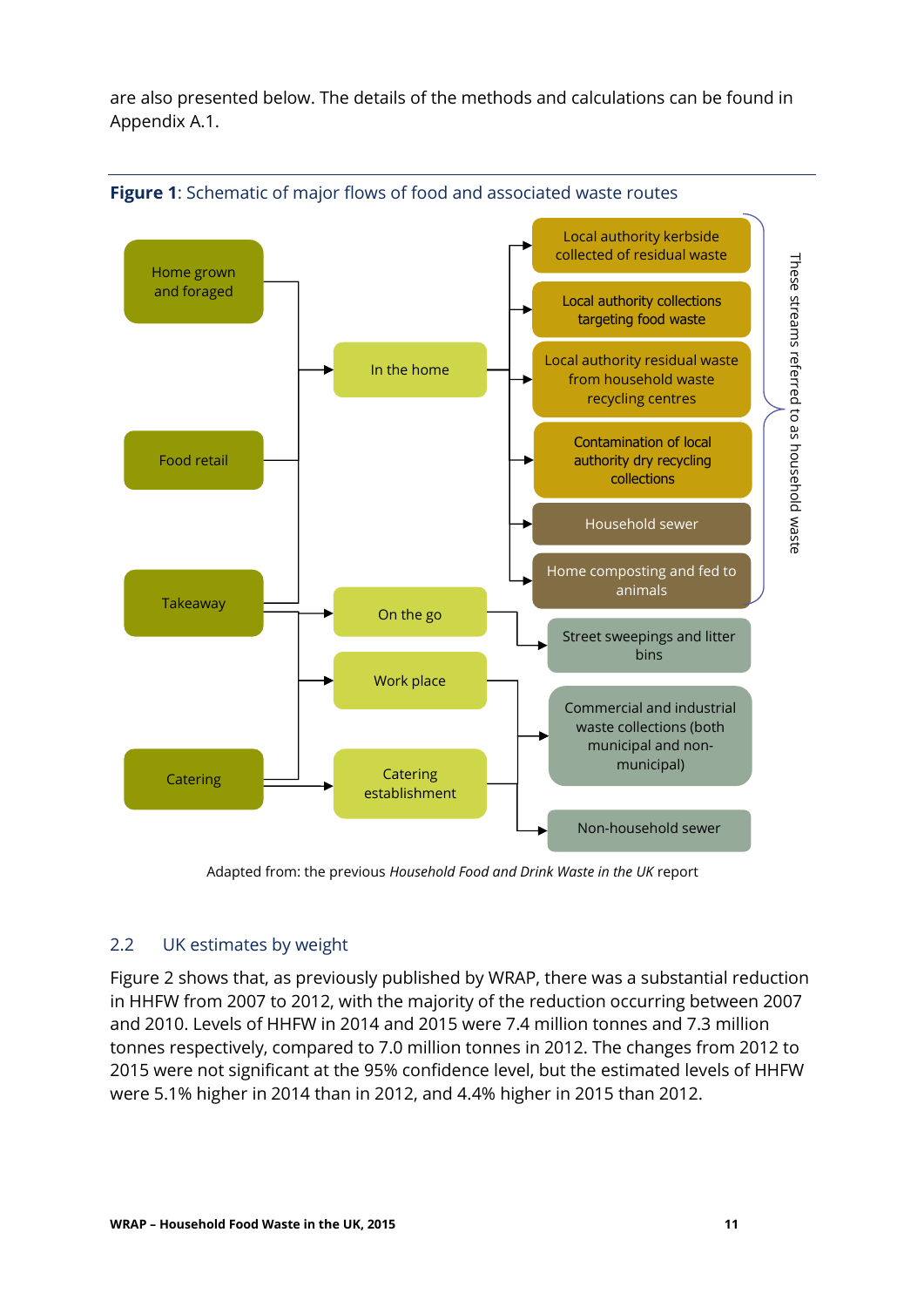

#### **Figure 2**: Total household food and drink waste in the UK, split by avoidability

Household food and drink waste (million tonnes)

Levels of avoidable HHFW in 2014 and 2015 were 4.5 million tonnes and 4.4 million tonnes respectively, compared to 4.2 million tonnes in 2012 (Table 1). The estimated levels of avoidable HHFW were 6.2% higher in 2014 than in 2012, and 5.1% higher in 2015 than 2012.

**Table 1:** Household food waste in the UK, split by avoidability, rounded to the nearest thousand tonnes $^{26}$  ('000 tonnes)

|                    | 2007  | 2010  | 2012  | 2014  | 2015  |
|--------------------|-------|-------|-------|-------|-------|
| Avoidable          | 5,342 | 4,299 | 4,221 | 4,480 | 4,436 |
| Possibly avoidable | 1,433 | 1,226 | 1,203 | 1,277 | 1,264 |
| Unavoidable        | 1,521 | 1,575 | 1,598 | 1,620 | 1,633 |
| <b>Total</b>       | 8,296 | 7,100 | 7,022 | 7,377 | 7,333 |

Figure 3 shows the change in HHFW levels expressed on a per person basis. Again, and as previously published by WRAP, there was a substantial reduction in HHFW from 2007

 $\overline{\phantom{a}}$ 

*<sup>26</sup> Since the previous reporting, there have been a number of improvements to the methodology (see the synthesis report). This*  has meant that the estimate for 2012 is now approximately 3,000 tonnes higher than previously stated (in Household Food and Drink Waste in the UK 2012*).*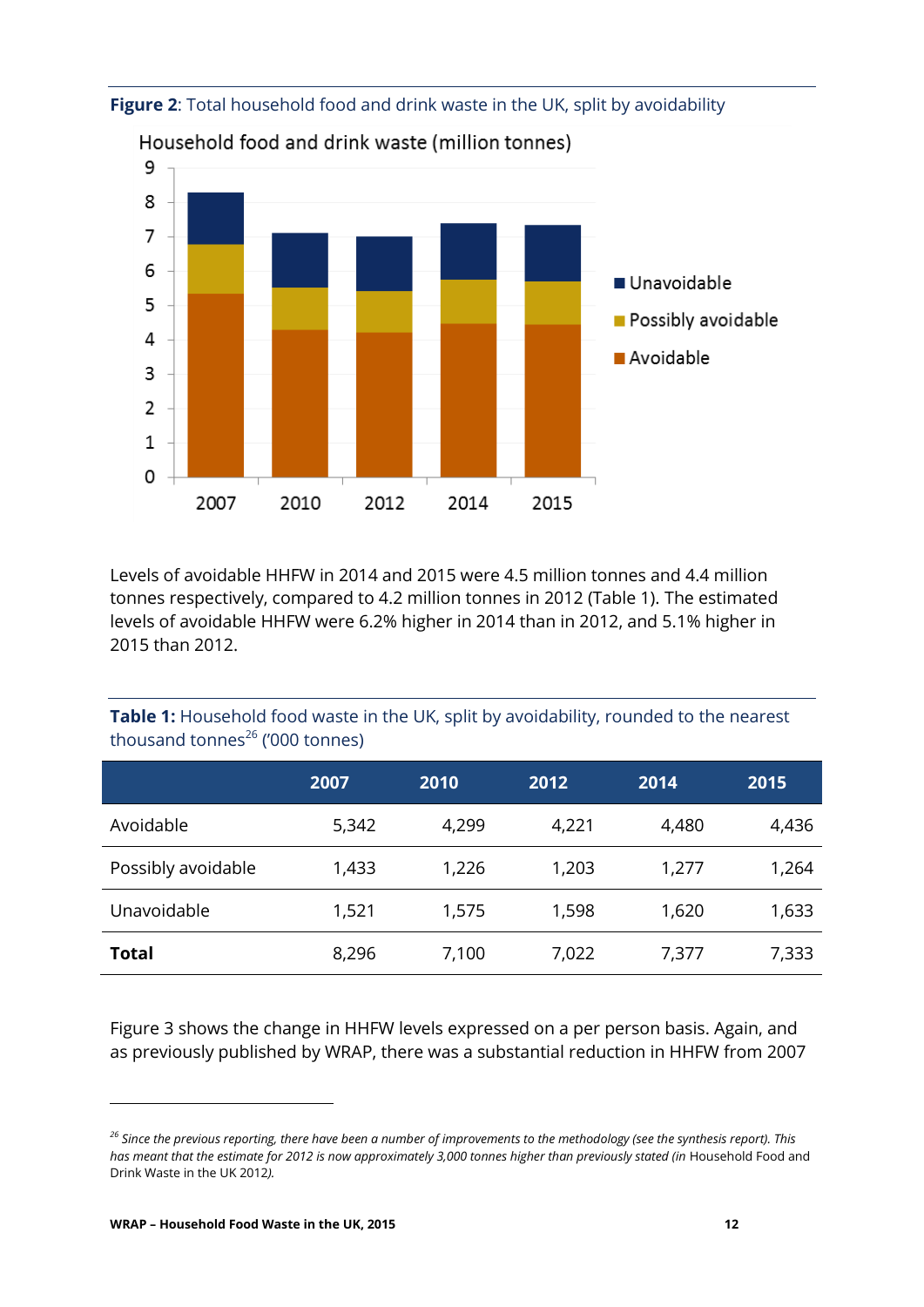to 2012, with the majority of the reduction occurring between 2007 and 2010. Levels of HHFW in 2014 and 2015 were 114.2 kg / person / year and 112.6 kg / person / year respectively, compared to 110.2 kg / person / year in 2012. The changes from 2012 to 2015 were not significant at the 95% confidence level, but the mean levels of HHFW were 3.7% higher in 2014 than in 2012, and 2.2% higher in 2015 than 2012.



**Figure 3:** Household food and drink waste in the UK, split by avoidability expressed as kg / person / year

Levels of avoidable HHFW in 2014 and 2015 were 69.4 kg / person / year and 68.1 kg / person / year respectively, compared to 66.2 kg / person / year in 2012. The mean levels of avoidable HHFW were 4.8% higher in 2014 than in 2012, and 2.8% higher in 2015 than 2012.

[Figure 4](#page-14-0) and [Figure 5](#page-14-1) show the levels of HHFW over time by disposal route, in total and on a per person basis. The majority of the HHFW is collected by local authorities, 4.9 million tonnes in 2015, of which 640,000 tonnes was separately collected. In addition 1.6 million tonnes was estimated to disposed of via the sewer and 0.8 million tonnes either home composted or fed to animals.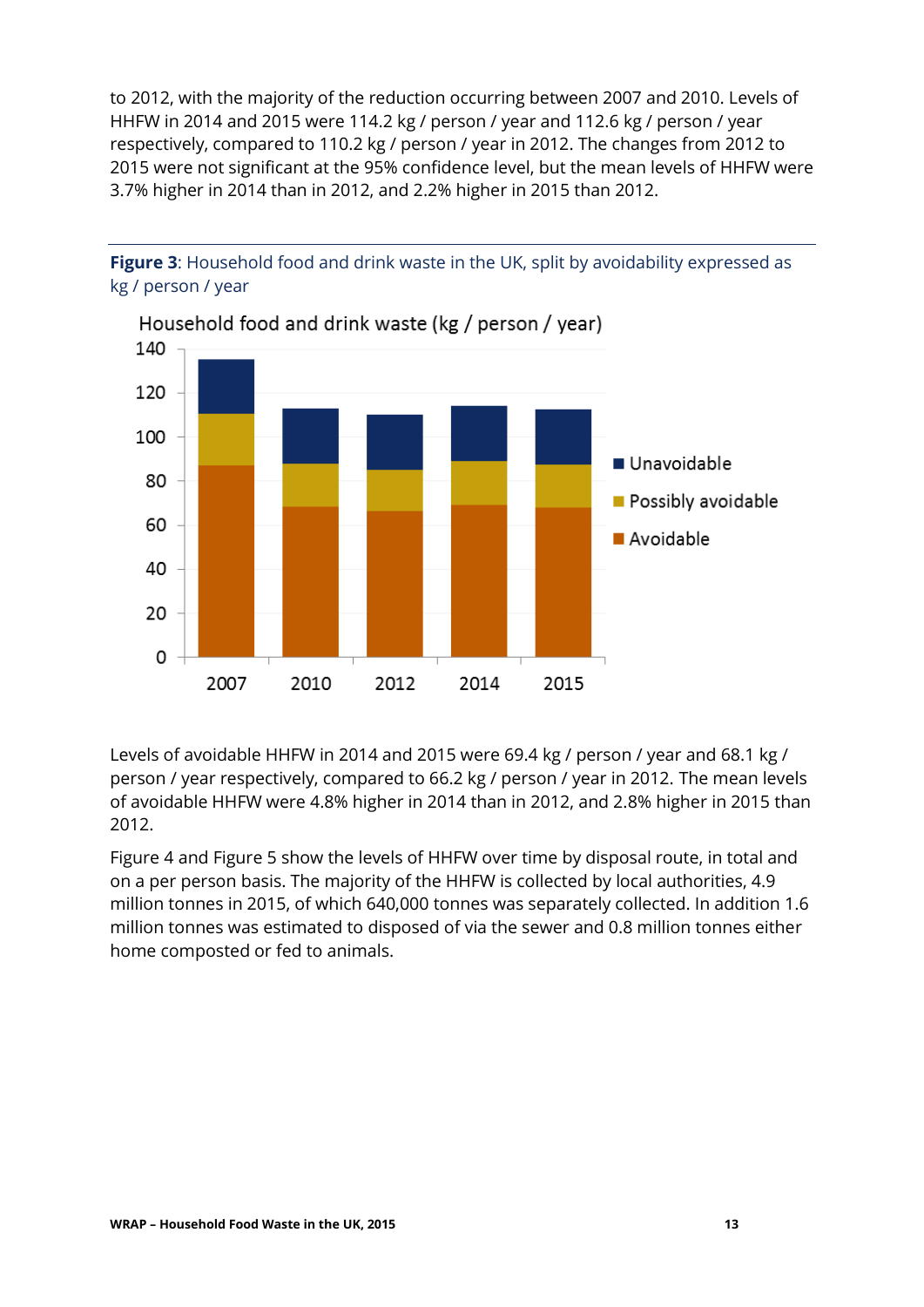

#### <span id="page-14-0"></span>**Figure 4**: Total household food and drink waste in the UK, split by disposal route

Household food and drink waste (million tonnes)

<span id="page-14-1"></span>



There are a number of uncertainties associated with the estimates of HHFW. For those associated with sampling, these contribute to a 95% confidence interval of c. ±300,000 tonnes or just under 5 kg / person / year<sup>27</sup>. For 2015, this means the 95% confidence interval is approximately 7.0 to 7.6 million tonnes or 108 to 117 kg / person / year.

In conclusion, the estimated amount of HHFW in 2015 was 7.3 million tonnes, compared to 7.0 million tonnes in 2012, an apparent increase of 4.4%, which is not statistically

*<sup>27</sup> More details about uncertainties can be found in Chapter 13 of Methods used for Household Food and Drink Waste in the UK 2012,* WRAP (2013), *<http://www.wrap.org.uk/sites/files/wrap/Methods%20Annex%20Report%20v2.pdf>*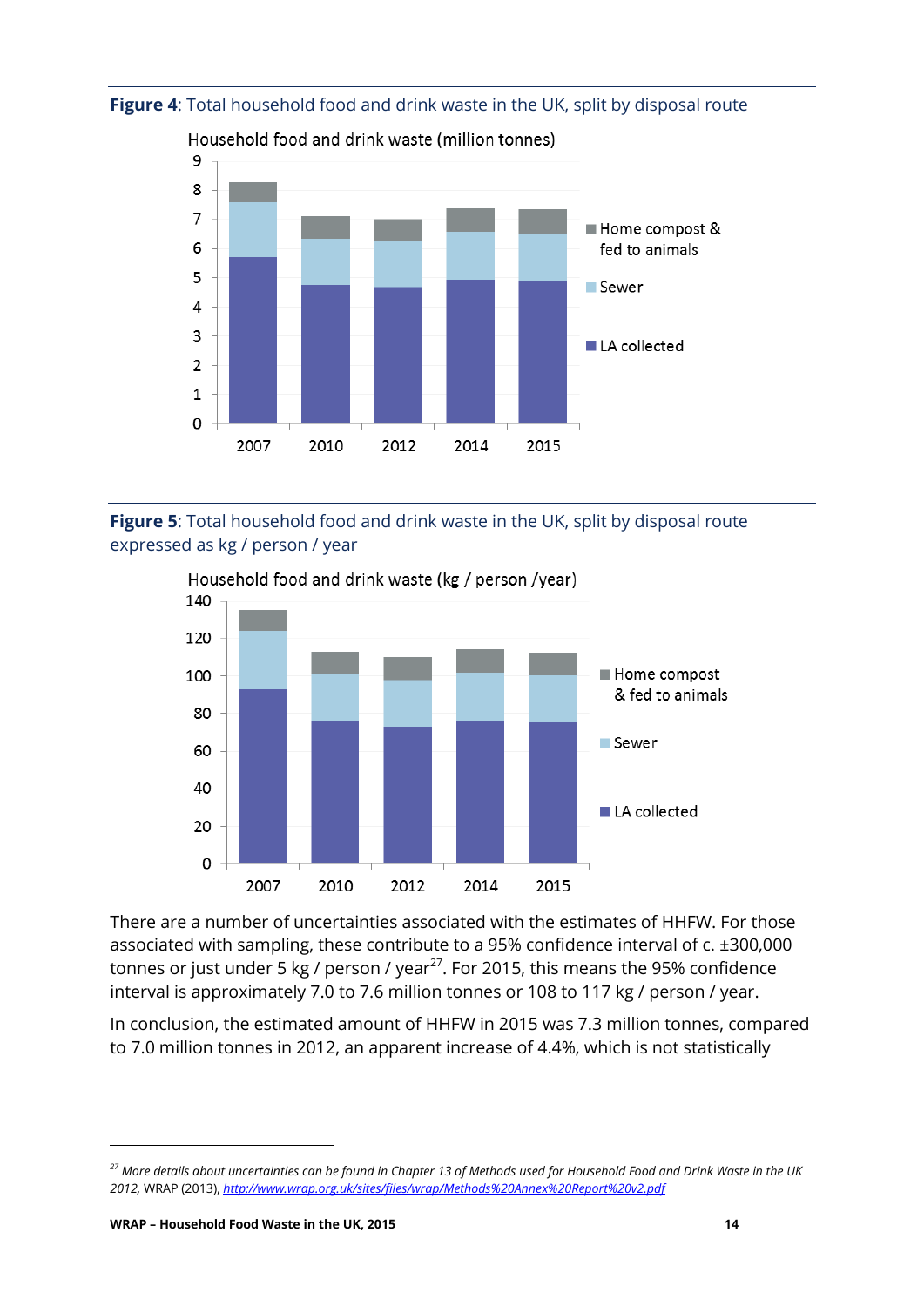significant. On a per person basis, the apparent increase was 2.2% (again, not statistically significant) $^{28}$ .

The amount of avoidable (i.e. the food that could have been eaten) HHFW in 2015 was 4.4 million tonnes, compared to 4.2 million tonnes in 2012 (an apparent increase of 5.1%, or 2.8% on a per person basis). Again, neither of these increases was statistically significant.

# <span id="page-15-0"></span>2.3 UK estimates: financial implications

The updated financial value of food thrown away by UK households is estimated at £2,938 per tonne (see Appendix A). Based on the 2015 estimate for avoidable HHFW, this means that for the UK as a whole, food with a retail value of around £13.0 billion was thrown away rather than being eaten in 2015. This compares with the previous published estimate of £12.5 billion a year for 2012 (in 2012 prices).

The 2015 estimate is equivalent to £470 a year for the average household, £700 a year for the average family or £200 a year for the average person in the UK.

# <span id="page-15-1"></span>2.4 UK estimates: environmental implications

The estimate for greenhouse gas emissions (in tonnes of  $CO<sub>2</sub>$  equivalent) associated with HHFW has been updated as described in Appendix A. Avoidable HHFW is associated with 19 million tonnes of  $CO<sub>2</sub>e$ , which is equivalent to the emissions generated every year by around 30% of the cars on UK roads. If the other fractions of HHFW are included (possibly avoidable and unavoidable) the figure increases to 25.5 million tonnes of  $CO<sub>2</sub>e$ .

## <span id="page-15-2"></span>2.5 Estimates by nation within the UK

Estimates have been produced for some of the nations within the UK for years in which there was sufficient data. The estimates discussed below only cover food waste in two waste steams: residual (i.e. general) waste and kerbside collections targeting food waste (i.e. separately collected food waste and mixed food and garden waste): these cover around 65% of the total HHFW. Differences between the nations relating to the remaining 35% of HHFW (mainly going down the sewer and home composted) are not known.

In Wales, the amount of HHFW per person in 2015 was significantly lower – by around 9% – compared to the average for the UK. In addition, between 2009 and 2015 there was a 12% decrease in the amount of HHFW in Wales (again, a statistically significant change)<sup>29</sup>.

In Scotland, the amount of HHFW per person in 2014 (the last year of an estimate) was not significantly different to that in the UK. The estimates for Scotland showed no

*<sup>28</sup> The UK's population increased by 2.2% between 2012 and 2015.*

*<sup>29</sup> Methodological issues may have influenced these results to a small degree, see comments in appendix A of Synthesis of Food Waste Compositional Data 2014 & 2015 (2017),<http://www.wrap.org.uk/hhfw2015>*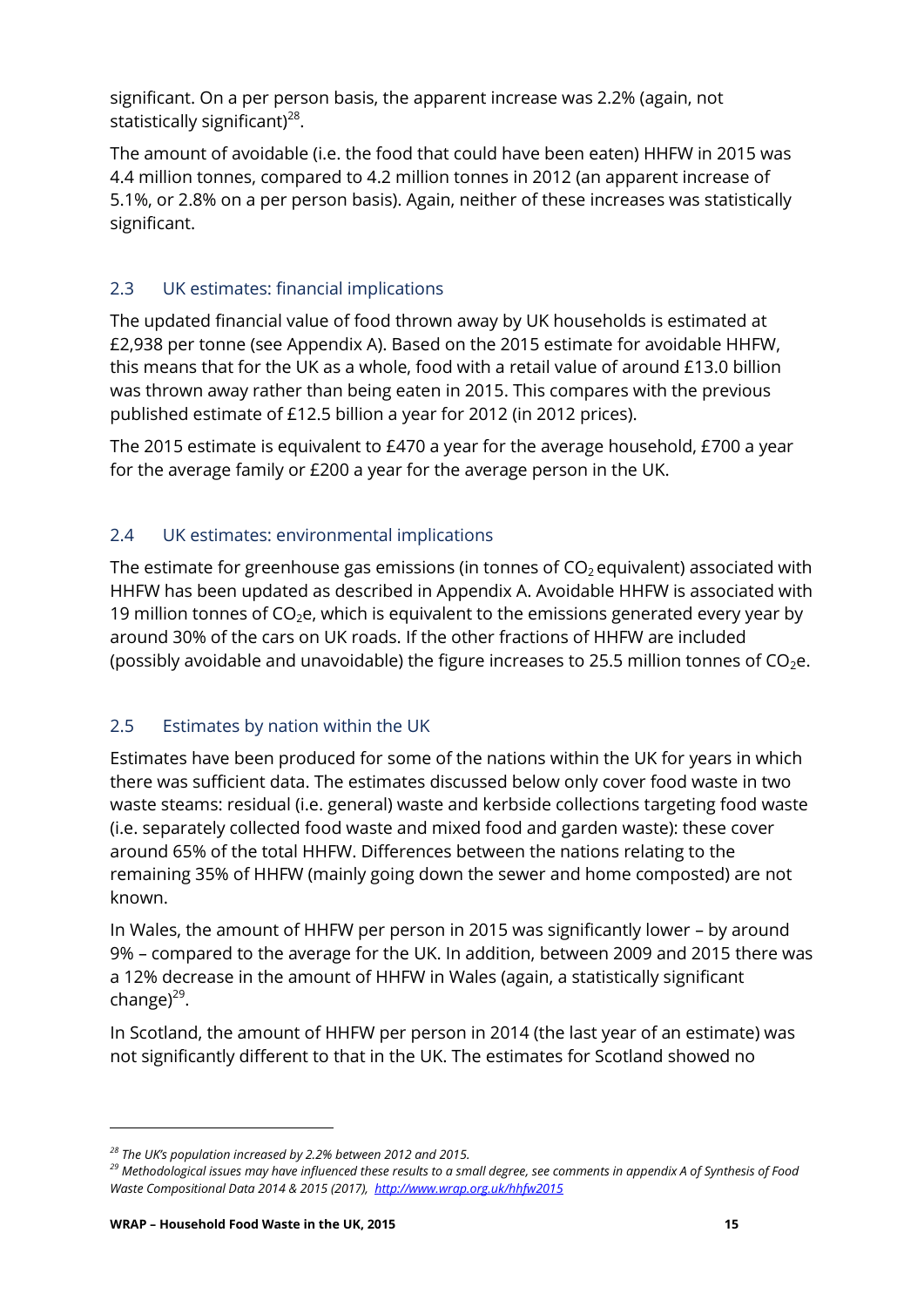statistically significant difference between 2009 and 2014 (the apparent reduction of 6% per person<sup>30</sup> was not statistically significant).

There are no estimates for HHFW in Northern Ireland due to a lack of waste compositional data for this nation. For England, estimates for 2009 and 2015 are not totally comparable.

More details and discussion of these results – and the caveats associated with them – can be found in *Synthesis of Food Waste Compositional Data 2014 & 2015*.

Table 2 provides data for Scotland and Wales for 2009 and either 2014 or 2015. For reference, the 2015 UK estimate for the same waste streams is 73.1 kg / person / year $^{31}$ .

**Table 2:** Household food waste in Scotland and Wales for 2009 and either 2014 (Scotland) or 2015 (Wales). Data for HHFW collected by local authorities (residual and collections targeting food waste) expressed on per person basis.

|          |      | HHFW (kg / person / yr) | <b>Change</b> |                     |          |
|----------|------|-------------------------|---------------|---------------------|----------|
|          | 2009 | 2014                    | 2015          | kg / person /<br>yr | %        |
| Scotland | 75.1 | 70.8                    | n/a           | $-4.3$              | $-5.7\%$ |
| Wales    | 75.4 | n/a                     | 66.2          | $-9.2$              | $-12.2%$ |

In conclusion, there is evidence that HHFW levels in Wales have declined over recent years and are now lower than the rest of the UK. In contrast, HHFW levels in Scotland are similar to those in the rest of the UK.

#### <span id="page-16-0"></span>2.6 Food categories and food types

l

This current research does not allow the detailed estimates for different food and drink categories (e.g. dairy, bakery) or food and drink types (e.g. apples, pork) to be updated. WRAP recommends therefore referring to the 2012 data published in 2013 $^{32}$ .

*<sup>30</sup> Household Food and Drink Waste in Scotland 2014, Zero Waste Scotland (2016),* 

*[http://www.zerowastescotland.org.uk/content/how-much-food-waste-there-scotland.](http://www.zerowastescotland.org.uk/content/how-much-food-waste-there-scotland) There are two approaches to scaling national HHFW estimates (as discussed in Synthesis of Food Waste Compositional Data 2014 & 2015) and, in discussion with WRAP, ZWS has used the 'alternative' method to estimate HHFW. This is because for 2009, the data available and the coverage of collections targeting food waste led to the 'standard' method (used elsewhere for estimates) not being as accurate. The*  'alternative' method was deemed to be more robust in this situation. Had the standard method been used, it would have resulted *in a bigger apparent reduction between the 2009 and 2014 estimates, but one that was still not statistically significant.*

*<sup>31</sup> A comparable estimate for HHFW in the UK in 2009 does not exist; a previous estimate for the same waste streams was 76.6 kg / person / year (4.6% higher than the 2015 estimate), but the methodology used is slightly different and this may have influenced the results*

*<sup>32</sup> Household Food and Drink Waste in the UK 2012,* WRAP (2013), [http://www.wrap.org.uk/content/household-food-and](http://www.wrap.org.uk/content/household-food-and-drink-waste-uk-2012)[drink-waste-uk-2012](http://www.wrap.org.uk/content/household-food-and-drink-waste-uk-2012)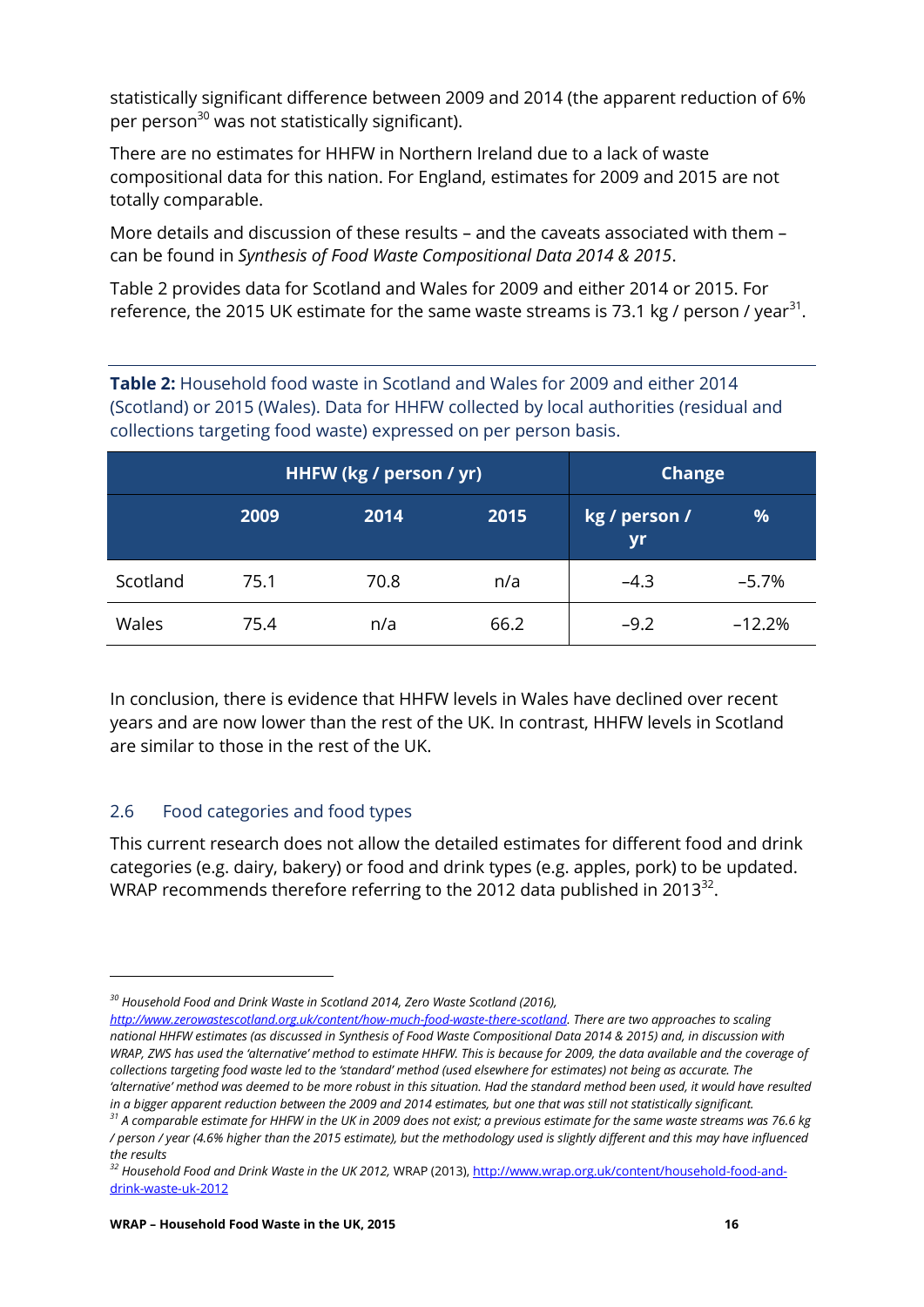#### <span id="page-17-0"></span>**3.0 Influencing factors**

This section contains information relating to some of the factors that can influence the amount of food waste generated by households. It includes data on food prices, changes in household income and on the relative amount of food eaten outside the home.

#### <span id="page-17-1"></span>3.1 Trends in economic factors

Economic factors have been shown to correlate with the level of  $HHFW<sup>33</sup>$ , specifically food prices and earnings. This section provides information on these factors up to the end of 2015.

[Figure 6](#page-17-2) shows regular weekly earnings adjusted for inflation. Real earnings declined from a high point in 2006 through to 2014. Since then they have picked up and were 1.4% higher in 2015 compared to 2014. This recent increase is likely to have put upward pressure on the amount of food waste generated, although the scale of the upward pressure is difficult to estimate.

<span id="page-17-2"></span>



[Figure 7](#page-18-0) and [Figure 8](#page-18-1) illustrate the change in food prices relative to the change in retail prices for all items. Between 2007 and 2013, food-price inflation was generally high, averaging 5.1% per year over this time period. This outstripped the increase in retail prices for all items (3.2% per year over this time period). However, since the end of 2013, food-price inflation first decreased and then turned negative. [Figure 8](#page-18-1) illustrates how the trend of RPI for food contrasted to that for all items since early 2012, with an abrupt divergence between the two occurring in early 2014.

*<sup>33</sup>Econometric modelling and household food waste, WRAP (2014)[, http://www.wrap.org.uk/content/econometric-modelling-and](http://www.wrap.org.uk/content/econometric-modelling-and-household-food-waste)[household-food-waste](http://www.wrap.org.uk/content/econometric-modelling-and-household-food-waste)*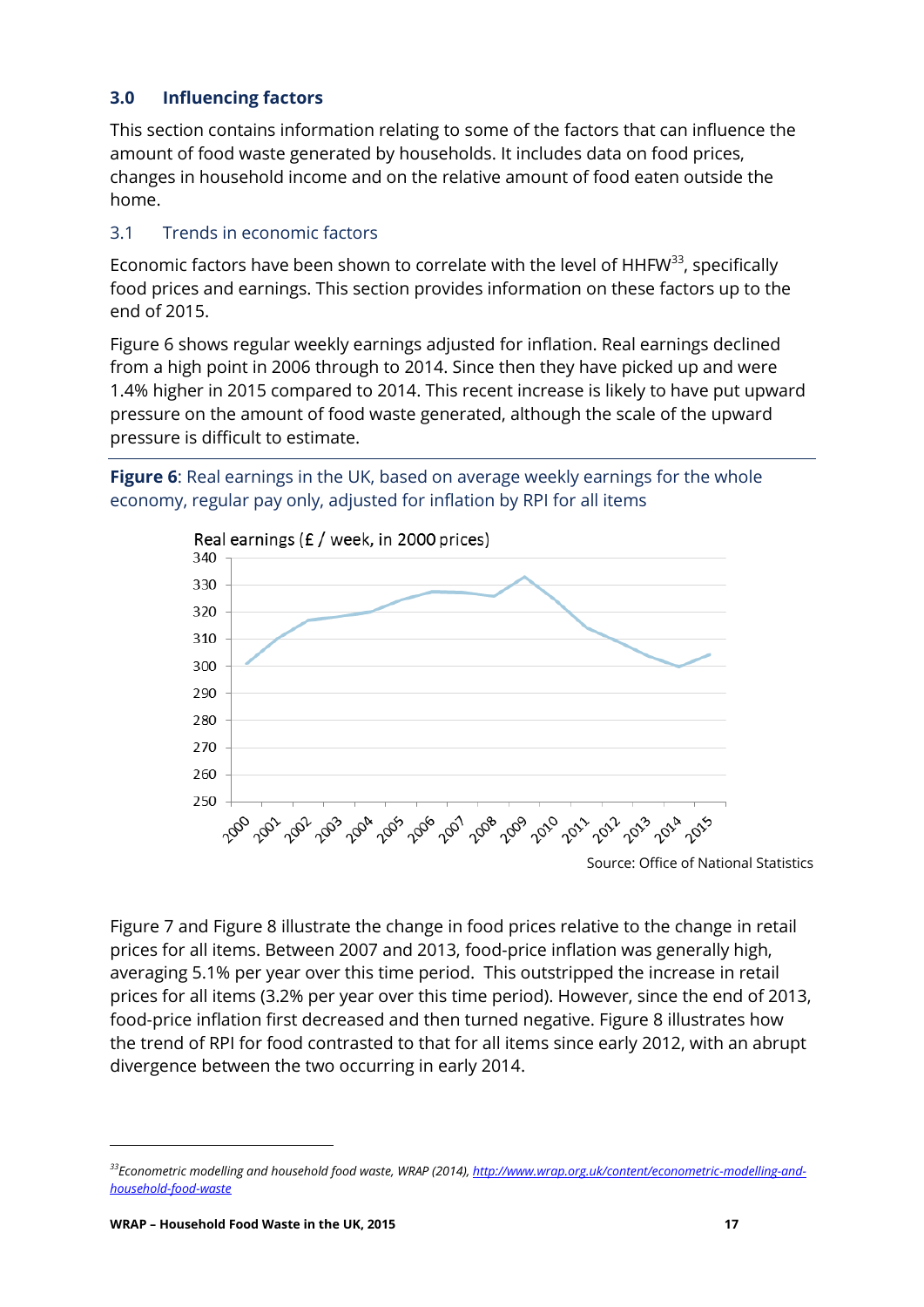#### <span id="page-18-0"></span>**Figure 7:** Inflation: RPI compared to previous year for UK: a) all items (blue bars), b) food only (red bars)



Annual change in RPI from previous year

Source: Office of National Statistics

<span id="page-18-1"></span>**Figure 8**: Inflation: RPI for all items (blue bars) and food only (red bars), rebased to January 2012 to illustrate changes since then



Source: Office of National Statistics

In summary, up until 2013, economic conditions were conducive to HHFW prevention: food prices were increasing and wages (in real terms) decreasing. However, during 2014 and 2015, this picture changed with food prices entering a period of deflation and real incomes starting to increase. These later trends are likely to put upward pressure on levels of HHFW, although the magnitude of the influence this has on HHFW is not possible to estimate.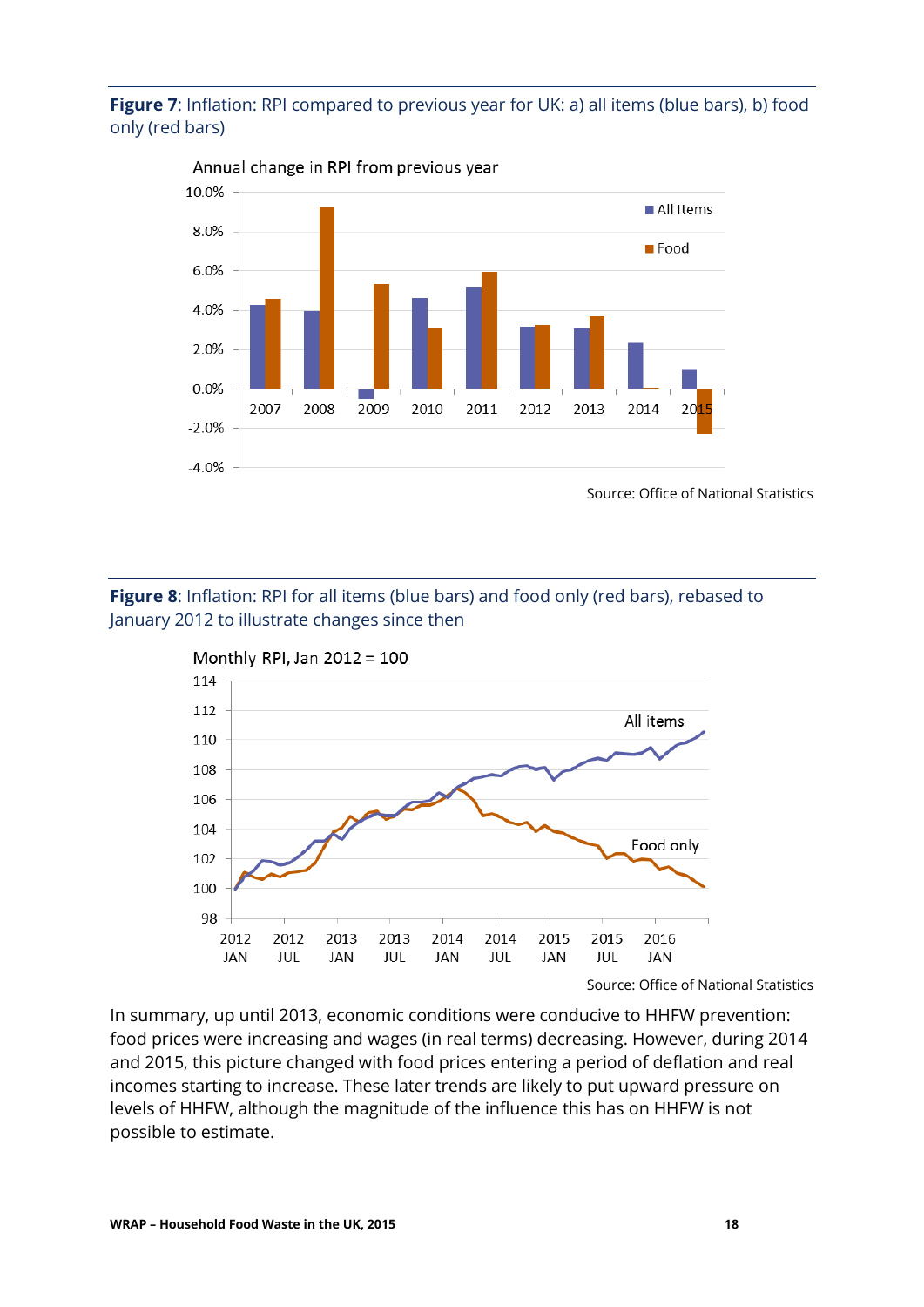#### <span id="page-19-0"></span>3.2 Trends in eating out

The amount of HHFW can be influenced by the proportion of food eaten in the home compared to that eaten outside the home. The number of meals eaten outside the home<sup>34</sup> indicates a 2.1% increase between 2012 and 2015 – similar to the population increase in the UK over this period. This suggests that there has not been a large shift between eating out and eating in during this time period.

## <span id="page-19-1"></span>3.3 Trends in UK population

The UK's population has increased steadily recently, averaging 0.73% per annum in the three years to 2015, equating to 2.2% between 2012 and 2015. The upward trend in the UK's population is taken into account in the HHFW figures represented on a per person basis.

## <span id="page-19-2"></span>**4.0 Conclusion**

 $\overline{\phantom{a}}$ 

The estimated amount of HHFW in the UK for 2015 was 7.3 million tonnes or 112.6 kg per person per year. The apparent increase on 2012, both in absolute terms (4.4% higher) and on a per person basis (2.2%), is not statistically significant. An increase in the UK population explains the difference between the apparent increase in HHFW at a UK level versus that seen on a per person basis. Food deflation and increases in earnings since 2014 will have reduced the incentive for individuals to avoid wasting food.

Overall there has been no statistically significant change in the estimated levels of HHFW between 2012 and 2015, and it is clear from the above results that the Courtauld 3 target to reduce HHFW by 5% by 2015 compared to 2012 has not been achieved.

Considerable efforts have been made over the last three years to help reduce HHFW, particularly since the end of 2013, and some of these interventions have undoubtedly helped groups of people to reduce their food waste<sup>35</sup>. However, the scale, targeting and effectiveness of these interventions, against a backdrop of easing economic pressures and an increasing population, were not sufficient to deliver a significant reduction in HHFW.

Whilst this data suggests that levels of HHFW in Wales in 2015 were lower than those in 2009, there is no data from intervening years to determine when any change might have occurred. Any reductions between 2009 and 2012 would have contributed to the previously published reduction at a UK level. There is also evidence that levels of HHFW

*<sup>34</sup> As measured by Horizons FS Limited, se[e http://www.hrzns.com/](http://www.hrzns.com/)*

*<sup>35</sup> For example see Appendix F in UK food waste – Historical changes and how amounts might be influenced in the future, WRAP (2014)[, http://www.wrap.org.uk/sites/files/wrap/UK%20food%20waste%20-](http://www.wrap.org.uk/sites/files/wrap/UK%20food%20waste%20-%20Historical%20and%20future%20changes%20(FINAL)_0.pdf)*

*[<sup>%20</sup>Historical%20and%20future%20changes%20\(FINAL\)\\_0.pdf;](http://www.wrap.org.uk/sites/files/wrap/UK%20food%20waste%20-%20Historical%20and%20future%20changes%20(FINAL)_0.pdf) Asda 2016 Green Britain Index: Our Everyday Experts have their say on food waste[, https://www.2degreesnetwork.com/groups/2degrees-community/resources/asda-customers-save-ps57-year](https://www.2degreesnetwork.com/groups/2degrees-community/resources/asda-customers-save-ps57-year-by-reducing-food-waste/)[by-reducing-food-waste/](https://www.2degreesnetwork.com/groups/2degrees-community/resources/asda-customers-save-ps57-year-by-reducing-food-waste/); Sainsbury's Modern Life is Rubbish[, http://www.j-sainsbury.co.uk/media/latest-stories/2016/0906](http://www.j-sainsbury.co.uk/media/latest-stories/2016/0906-modern-life-is-rubbish/) [modern-life-is-rubbish/;](http://www.j-sainsbury.co.uk/media/latest-stories/2016/0906-modern-life-is-rubbish/) Love Food Hate waste - Celebrating '10 Cities', (2016),* 

*[https://www.lovefoodhatewaste.com/content/celebrating-10-cities;](https://www.lovefoodhatewaste.com/content/celebrating-10-cities) Courtauld Commitment 3: Signatory Case Studies;,WRAP (2015)[, http://www.wrap.org.uk/sites/files/wrap/CC3%20Case%20Studies%202014.pdf;](http://www.wrap.org.uk/sites/files/wrap/CC3%20Case%20Studies%202014.pdf) Evaluating the impact of cascade training, WRAP (2012), [http://www.wrap.org.uk/content/evaluating-impact-wrap%E2%80%99s-cascade-training-programme-england-](http://www.wrap.org.uk/content/evaluating-impact-wrap%E2%80%99s-cascade-training-programme-england-201112)[201112](http://www.wrap.org.uk/content/evaluating-impact-wrap%E2%80%99s-cascade-training-programme-england-201112) ; WRAP Retailer Survey 2015 (to be published early 2017)*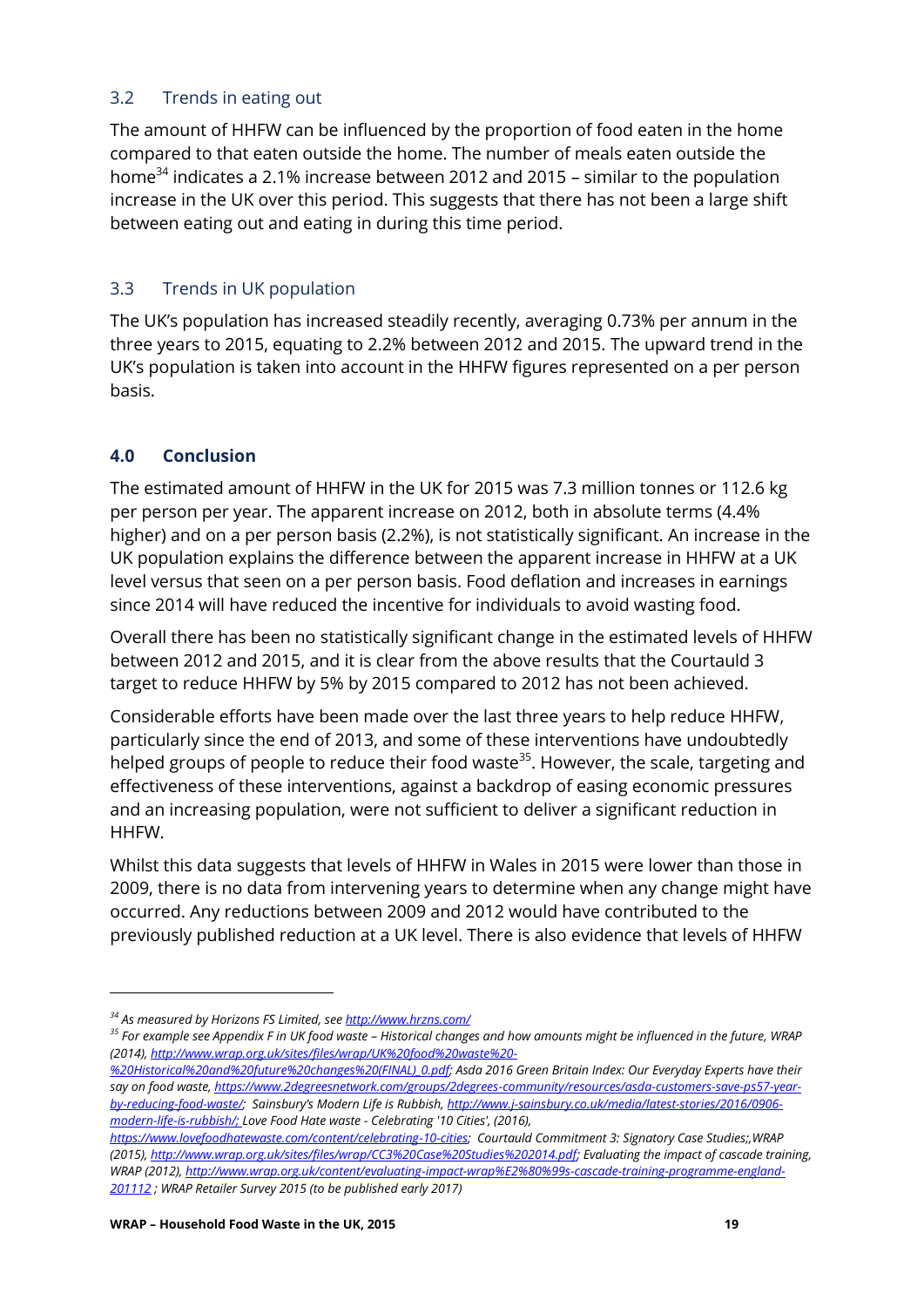are lower in Wales than the rest of the UK. Potential reasons include Wales having lower income levels than the rest of the UK (which might provide a greater motivation for action), having more widespread and better used separate food waste collections<sup>36</sup> (which could have helped raise awareness of the amounts wasted), differences in interventions made to help reduce HHFW, cultural differences relating to food or a combination of all or some of these. Further research is needed to better understand this, and identify any lessons that could help reduce further HHFW across the UK.

It is important to recognise that measuring HHFW is challenging. With 95% confidence intervals of ca. ± 300,000 tonnes, HHFW levels could have ranged from 6.7 to 7.3 million tonnes in 2012 and from 7.0 to 7.6 million tonnes in 2015, thus the exact magnitude of change is uncertain. Monitoring relatively small year to year changes reliably is very difficult, and WRAP will be working with relevant stakeholders to reduce the uncertainties associated with measuring HHFW in the future.

The Courtauld Commitment 2025 was launched in March 2016, with a target to reduce food waste across the UK food system by 20% on a per capita basis by 2025. Achieving significant further reductions in HHFW will be essential to meeting this target, and the UN Sustainable Development Goal 12.3 (By 2030, halve per capita global food waste at the retail and consumer levels and reduce food losses along production and supply chains, including post-harvest losses').

HHFW in the UK was 960,000 tonnes lower in 2015 compared to 2007, which equates to a 12% reduction. Avoidable HHFW levels were 17% lower in 2015 compared to 2007, equivalent to £2.7 billion less food being wasted in 2015 compared to 2007 $^{37}$ .

WRAP research suggests that it is feasible to make significant further reductions, provided the necessary mechanisms are in place<sup>38</sup>. In a separate document WRAP will outline what it and partners plan to do to further reduce HHFW and to put the UK on track to achieve the UN-SDG 12.3 by 2030 $^{\rm 39}.$ 

l

*<sup>36</sup> Around 90% of Welsh households have access to a separate food waste collection, compared to just over 25% for the UK as a whole. Use of these collections in Wales, as measured by the proportion of HHFW collected via these collections, is also much higher in Wales than for the UK as a whole (see Synthesis of Food Waste Compositional Data 2014 & 2015, WRAP (2017), http://www.wrap.org.uk/hhfw2015).*

*<sup>37</sup> On a per person basis total HHFW reduced by 17% between 2007 and 2015, and avoidable HHFW reduced by 22% over the same time period*

*<sup>38</sup> See Section 6.1 and Appendix E in UK food waste – Historical changes and how amounts might be influenced in the future, WRAP (2014)[, http://www.wrap.org.uk/sites/files/wrap/UK%20food%20waste%20-](http://www.wrap.org.uk/sites/files/wrap/UK%20food%20waste%20-%20Historical%20and%20future%20changes%20(FINAL)_0.pdf) [%20Historical%20and%20future%20changes%20\(FINAL\)\\_0.pdf](http://www.wrap.org.uk/sites/files/wrap/UK%20food%20waste%20-%20Historical%20and%20future%20changes%20(FINAL)_0.pdf)*

*<sup>39</sup> Reducing the Amount of Food & Drink That Gets Wasted in the Home, WRAP (2016), http://www.wrap.org.uk/hhfw2015*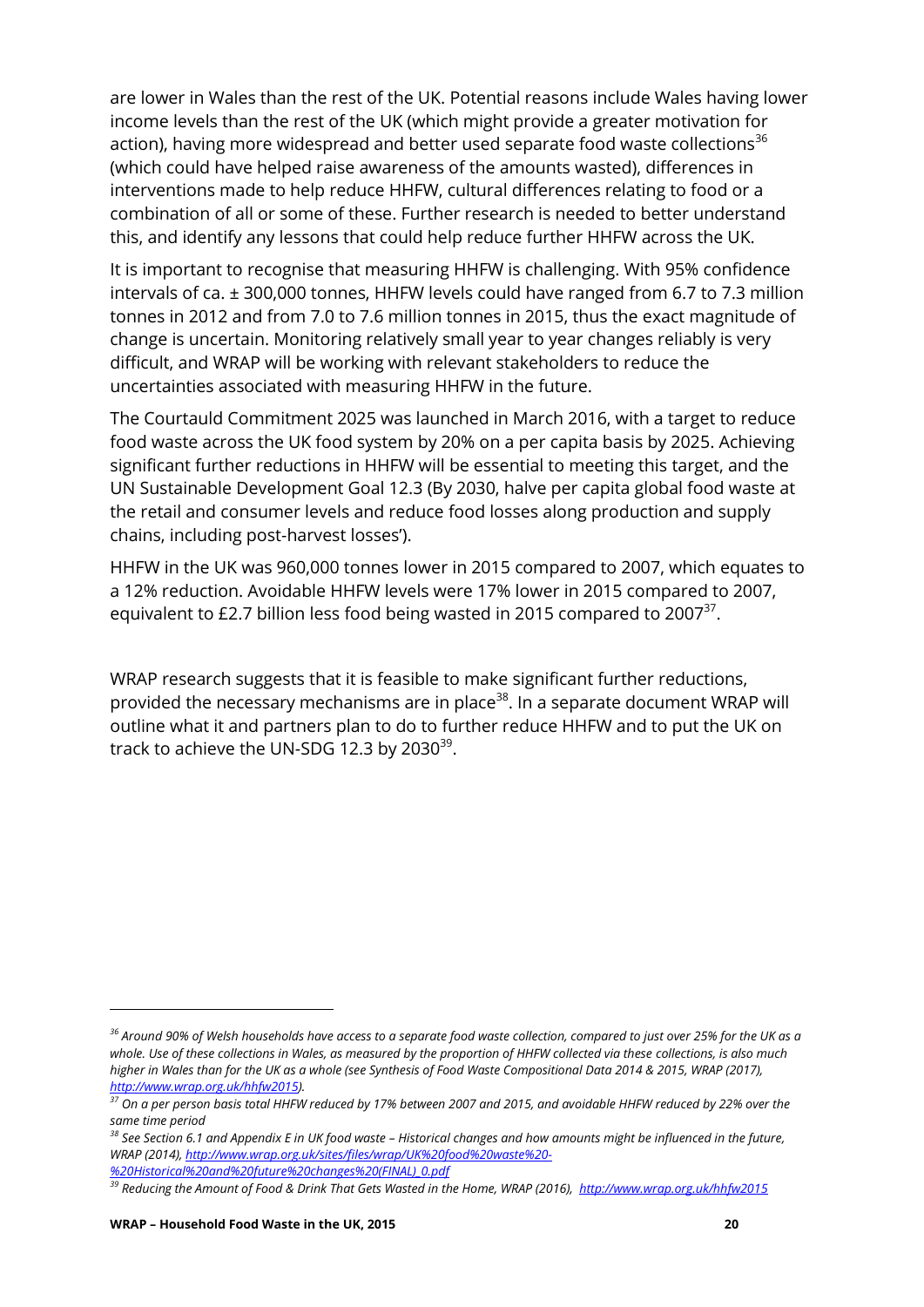# <span id="page-21-0"></span>Appendix A - Methods

#### <span id="page-21-1"></span>**A.1 Methods for calculating HHFW amounts**

This section describes the methods used for calculating food disposed down the sewer, home composted or fed to animals, the financial value of avoidable HHFW and the  $CO<sub>2</sub>e$ associated with HHFW.

#### <span id="page-21-2"></span>A.1.1 Estimate of sewer waste

There is less information for other disposal routes than for food waste collected by local authorities, including disposal of food and drink to the sewer (mainly via the kitchen sink). Data for 2014 and 2015 has been calculated using the same method used for 2012 and outlined in *Methods used for Household Food and Drink Waste in the UK 2012<sup>40</sup>*. The original data source was kitchen diaries, in which participants recorded the amount of food and drink disposed of down the drain.

Similar to the 2012 estimates, it was assumed that the amount of food waste going down the sewer changed in line with the trends seen in food waste within waste streams collected by local authorities (residual and any collections targeting food waste). This assumes that the trends in the amount of food waste are similar for foods commonly being collected by local authorities compared to foods that are usually disposed of down the sewer. It also assumes that there has been no substantial shift favouring one form of disposal over the other. (In 2012, 66% of HHFW was collected by local authorities, 23% disposed of via the sewer, 7% home composted and 4% fed to animals.)

#### <span id="page-21-3"></span>A.1.2 Estimate of home composting and fed to animals

There is less information for the amount of food and drink going to home composting and fed to animals. It is a relatively minor disposal route for household food waste.

For 2012, 2014 and 2015, it was assumed that a total of 12.3 kg / person / year of food and drink waste went to these two routes. This is based on the 2012 data for the UK, taken from kitchen diaries for 948 households. There has been no evidence of change in the amount going to these two routes (for example from the biannual consumer survey WRAP undertakes, which asks how respondents dispose of HHFW): there were no statistically significant differences between 2007 and 2012 in the amount measured in kitchen diaries.

Similarly, the proportion of the population self-reporting that they dispose of food waste to home composting has not changed significantly over time (Figure 9). However, there has been a small downward shift in the proportion of respondents reporting that they feed wasted food to animals. Despite this, as this is a very small proportion of total food waste (c. 3%), the assumption that the amount of food waste fed to animals is constant per person will have very little impact on the overall results.

 $\overline{\phantom{a}}$ 

*<sup>40</sup> See S*ections 2.3 and 3.2 *of Methods used for Household Food and Drink Waste in the UK 2012,* WRAP (2013), *<http://www.wrap.org.uk/sites/files/wrap/Methods%20Annex%20Report%20v2.pdf>*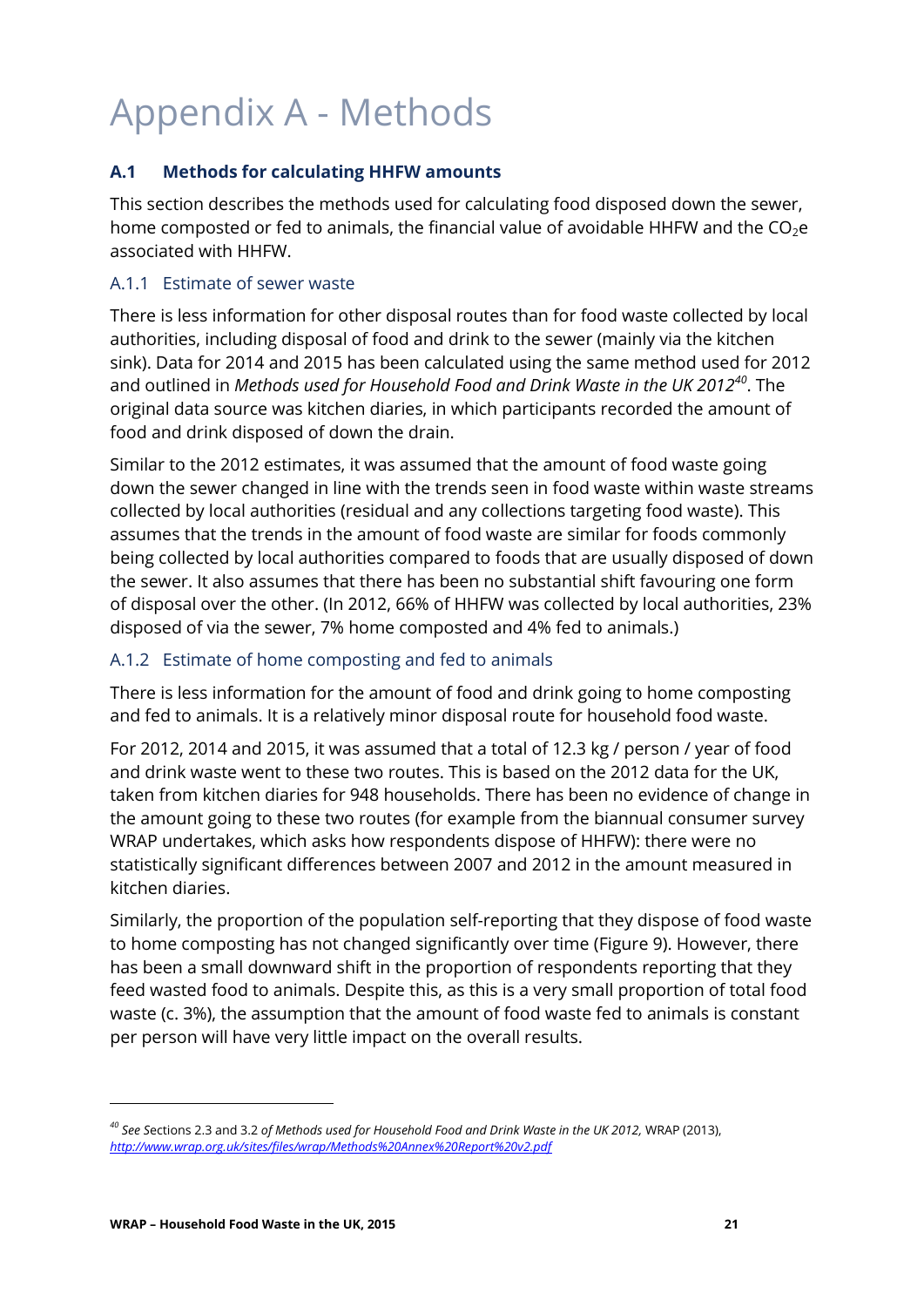**Figure 9**: Trend in percentage of participants citing relevant disposal routes for household food waste



Source: WRAP household food waste tracker; on-line; effective sample size >1,800 for all waves

#### <span id="page-22-0"></span>A.1.3 Approach to estimating the avoidable fraction

There is no recent data on the proportion of HHFW that is avoidable. However, total levels of HHFW were similar in 2012, 2014 and 2015 on a per person basis. The 2014 and 2015 estimate of household food waste are based on the assumption that the amount of unavoidable food waste per person has remained constant, leading to an increasing total amount of unavoidable food waste reflecting population growth. For 2014 and 2015, the remaining food waste is split between avoidable and possible avoidable food waste in the same proportions as was found in 2012.

#### <span id="page-22-1"></span>**A.2 Method for calculating the value of avoidable HHFW**

The financial value of food thrown away has been calculated using the latest published value of the food that is typically wasted  $(E2,960^{41})$  per tonne for food wasted at household in 2012), inflated to 2015 prices (£2,987 per tonne), reflecting food and nonalcohol beverage inflation between 2012 and 2015 $^{42}$ . In the original (2012) calculation for the value of food waste, the bulk of the financial values for the food thrown away came from the Defra Family Food Survey, which means they would reflect the average actual price paid by the public, including for any food on promotion. However, around 20% of the foods could not be costed in this way, and so were costed on the basis of retail prices sourced from a number of retailers. These may not have included the potential impact of promotions. To be conservative the value of food wasted has therefore been adjusted downwards to account for some food potentially being bought at a cheaper

 $\overline{\phantom{a}}$ 

*<sup>41</sup> Derived from data in Household Food and Drink Waste in the UK 2012, WRAP (2013), [www.wrap.org.uk/household-food-waste](http://www.wrap.org.uk/household-food-waste) <sup>42</sup> Source: ONS*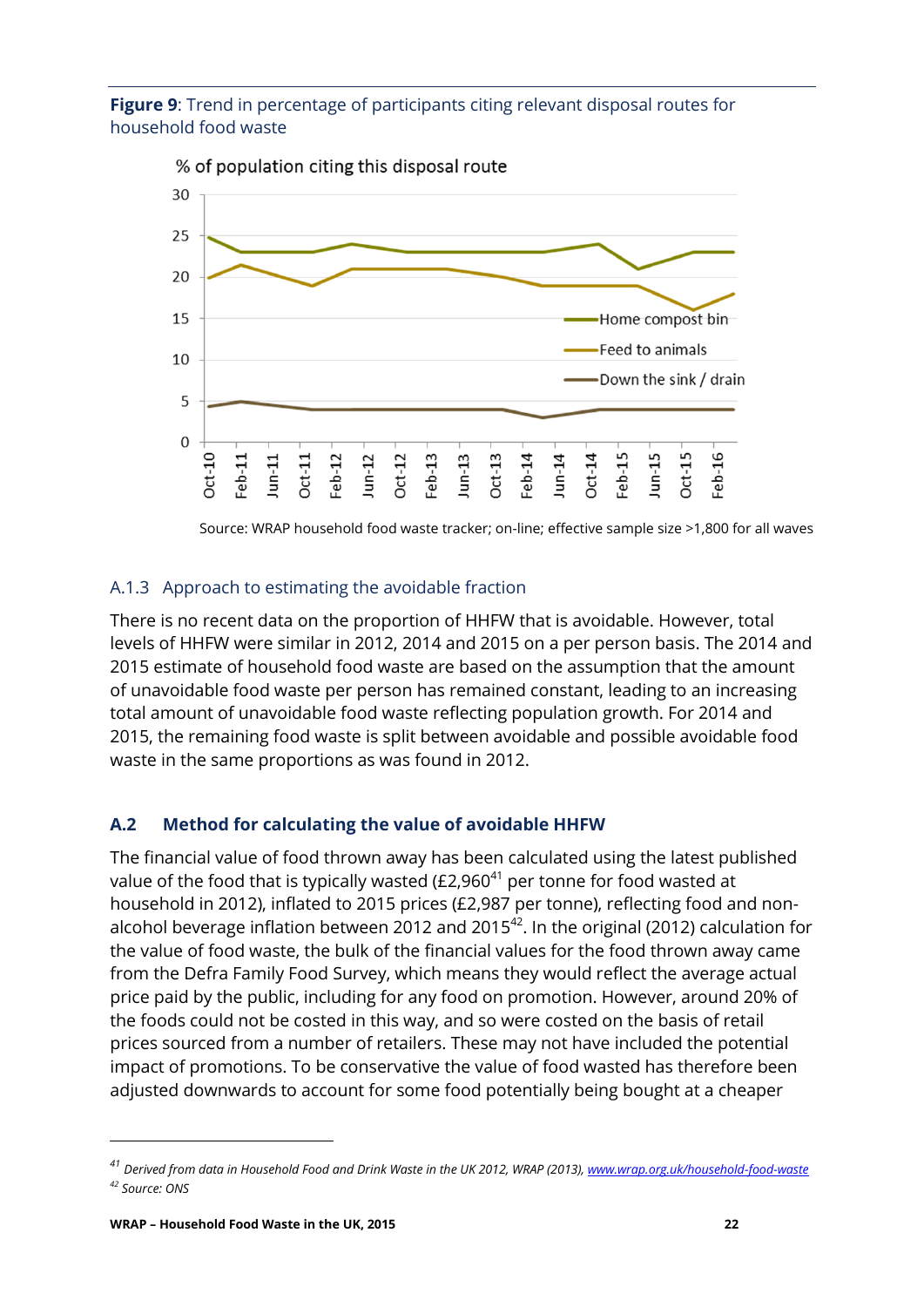price<sup>43</sup>, leading to a revised 2015 estimate of £2,938. This value multiplied by the amount of avoidable HHFW in 2015 gives an overall estimate of £13 billion for the amount of food that could have been eaten but was thrown away.

To be clear the value of food wasted at home is based on estimates for the price paid for that food, and does not take in to account any depreciation in value between purchase and disposal. It could be argued that the value of food depreciates from the moment of purchase, particularly for shorter shelf-life and more perishable foods. However there is little evidence upon which to base a depreciation factor. This is an area which may benefit from more work in the future, but for the purposes of this report the value given to the food will equate to the price paid for it.

### <span id="page-23-0"></span>**A.3 Method for calculating the CO2e associated with HHFW**

#### <span id="page-23-1"></span>A.3.1 Calculations of  $CO<sub>2</sub>e$  associated with HHFW

The methodology used to calculate the greenhouse gas emissions associated with avoidable HHFW in 2015 is the same as in the previous (2013 $44$ ) report. The key updates are to the emissions associated with landfill<sup>45</sup>, the global warming potential of methane<sup>46</sup> and an update to the quantity of gas derived through Anaerobic Digestion based on information from WRAP and USEPA<sup>47</sup>.

The emissions associated with avoidable HHFW calculated on this basis are 4.4 tonnes per tonne of food waste. UK avoidable HHFW would therefore be associated with 19 million tonnes of  $CO<sub>2</sub>e$ . If the emissions associated with possibly avoidable HHFW (using the same factor as for avoidable HHFW, as this food is edible and is eaten by a proportion of the population) and unavoidable HHFW (using only the emission associated with disposal of the food [0.3 tonnes of  $CO<sub>2</sub>e$  per tonne of food waste]), this would give an overall total of 25.5 million tonnes of  $CO<sub>2</sub>e$  for UK HHFW.

#### <span id="page-23-2"></span>A.3.2 Calculations of equivalent impacts (cars off the road)

This section contains a calculation to compare the impact of avoidable household food and drink waste with vehicle emission. This allows the relative scale of the emissions associated with food waste to be visualised.

In 2013, there were 29.1 million cars licensed in Great Britain<sup>48</sup>. Annual Greenhouse Gas emissions from private cars and taxis in 2013 were 62.8 million tonnes CO $_2$ e $^{49}$ . This gives

l

*<sup>43</sup> Around 33% of food and drink is bought on promotion, and the average discount is around 25%. It has therefore been assumed that a third of the 20% of food not costed via the Defra Family Food Survey may have been purchased at a 25% discount. See [http://competitionpolicy.ac.uk/documents/8158338/8199490/CCP+Working+Paper+14-2.pdf/aa2afd7d-4a04-](http://competitionpolicy.ac.uk/documents/8158338/8199490/CCP+Working+Paper+14-2.pdf/aa2afd7d-4a04-4d78-b963-9fd1d62b7dfe) [4d78-b963-9fd1d62b7dfe](http://competitionpolicy.ac.uk/documents/8158338/8199490/CCP+Working+Paper+14-2.pdf/aa2afd7d-4a04-4d78-b963-9fd1d62b7dfe) and <http://www.brandview.com/2013/01/promotions-analysis-on-the-ambient-grocery-category/> for source material*

*<sup>44</sup> Household food and drink waste in the UK 2012, WRAP (2013)[, http://www.wrap.org.uk/content/household-food-and-drink](http://www.wrap.org.uk/content/household-food-and-drink-waste-uk-2012)[waste-uk-2012](http://www.wrap.org.uk/content/household-food-and-drink-waste-uk-2012)*

*<sup>45</sup> MacCarthy J, Broomfield M, Brown P, Buys G, Cardenas L, Murrells T, Pang Y, Passant N, Thistlethwaite G, Watterson J (2015) UK Greenhouse Gas Inventory, 1990 to 2013: Annual Report for submission under the Framework Convention on Climate Change*

*<sup>46</sup> Climate Change 2013; IPPC (2014) , The Physical Science Basis, <http://www.climatechange2013.org/>*

*<sup>47</sup> Turning Food Waste into Energy at the East Bay Municipal Utility District (EBMUD); USEPA (2016) , [https://www3.epa.gov/region9/waste/features/foodtoenergy/ebmud-study.html;](https://www3.epa.gov/region9/waste/features/foodtoenergy/ebmud-study.html) Food Waste Resources Portal; WRAP (2014), <http://www.wrap.org.uk/content/foodwaste-resources-portal>*

*<sup>48</sup> TSGB0906 - Licensed cars, by region, Great Britain, annually from 2000*

*<sup>49</sup> TSGB0306 - Greenhouse gas emissions by transport mode: United Kingdom*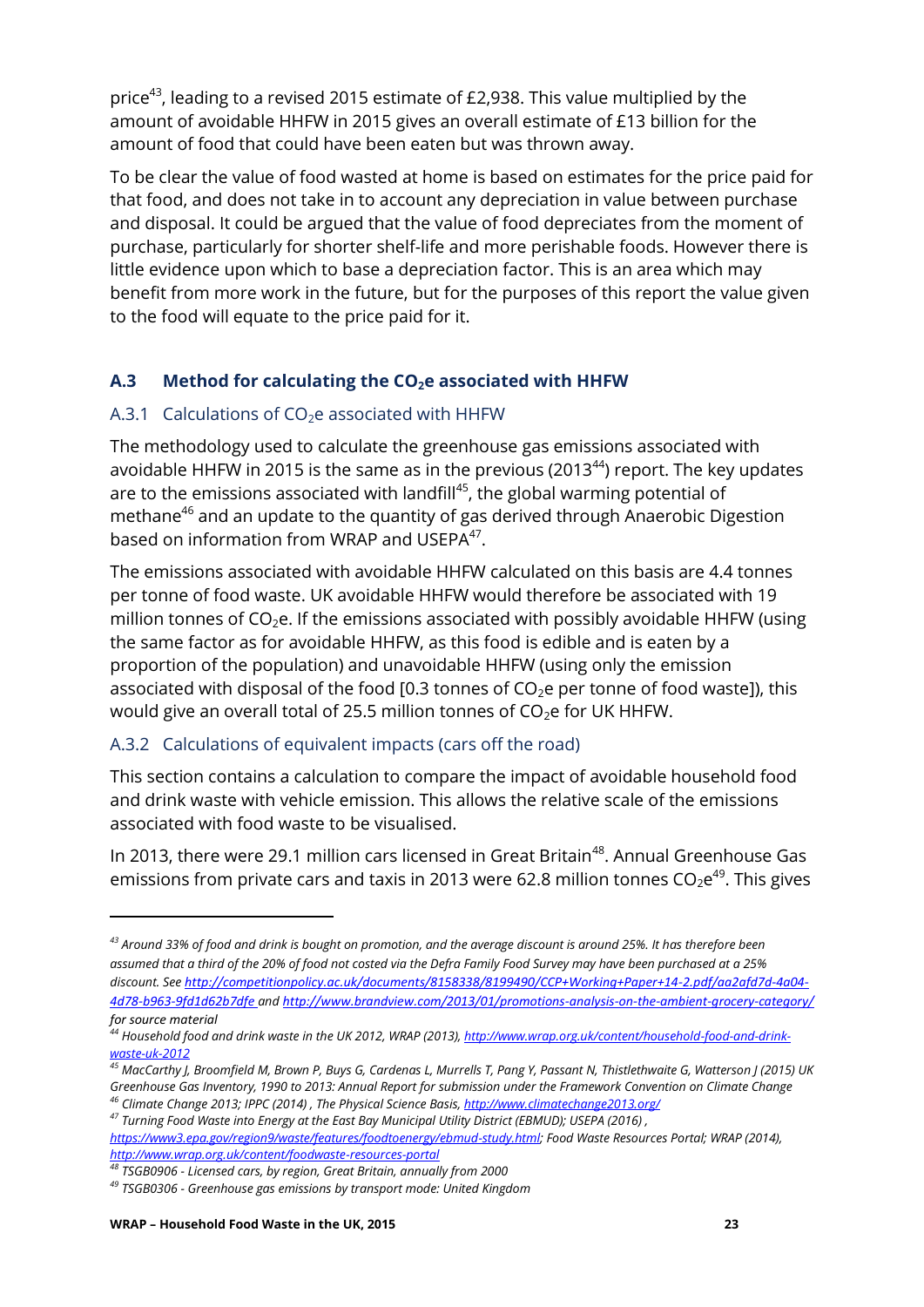a figure of 2.15 tonnes  $CO<sub>2</sub>e$  per vehicle. Thus, emissions associated with avoidable food waste are equivalent to around 30% of those from private vehicle journeys in the UK. This can be expressed conservatively as equivalent to the emissions of around 1 in 4 cars on UK roads.